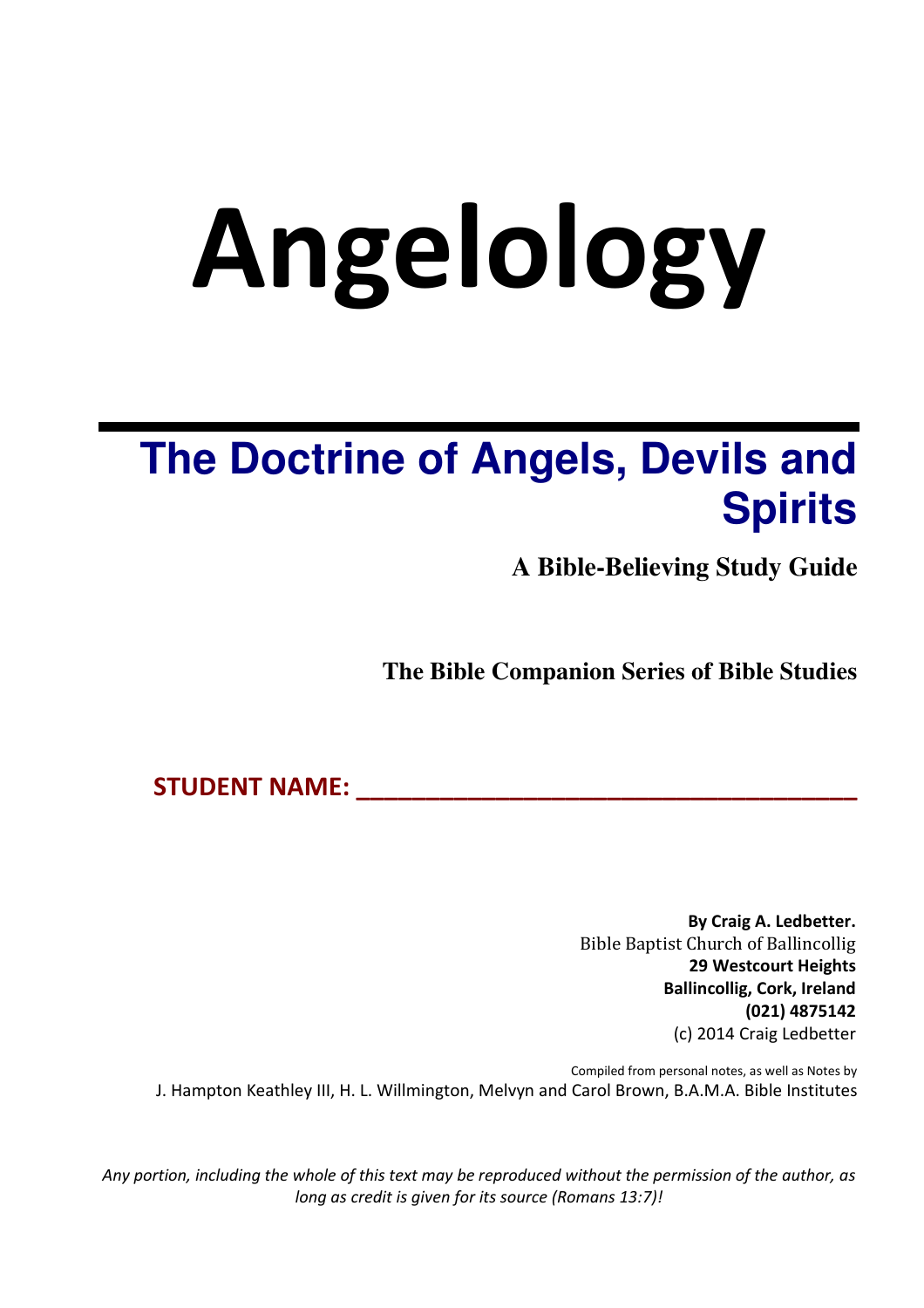#### **Table of Contents**

#### Contents

#### **Class Requirements**

- 1. Read all the material in these notes. Look up and read all the verses in the material as you read through the material.
- 2. Fill in the answers to the blanks as the class covers every point.
- 3. Attend 80% of all classes special permission must be granted if you need additional missed days,
- 4. Write a 3-4 page report fully describing at least 10 kinds of angels and spirits (not demons, or fallen angels). There will be a different report to be written concerning Devils when we cover them.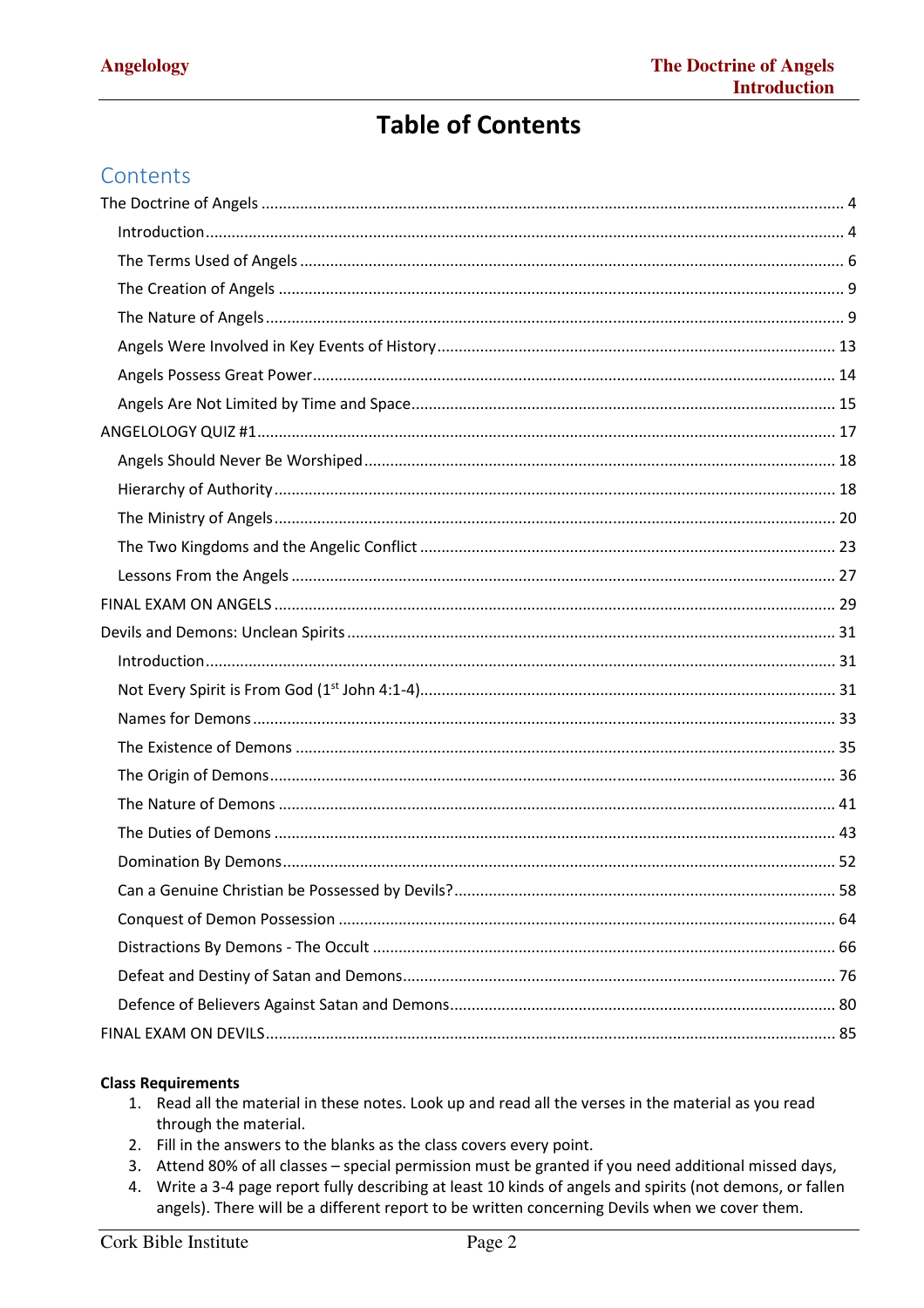### Devils and Demons: Unclean Spirits

#### "*But I say, that the things which the Gentiles sacrifice, they sacrifice to devils, and not to God: and I would not that ye should have fellowship with devils*." (1Cor 10:20)

#### Introduction

- A. The twentieth century has witnessed an almost complete turnaround in attitudes toward the reality of **\_\_\_\_\_\_\_\_\_\_\_\_**. In the first part of the century their reality was commonly denied; in the latter part, it is much more readily and universally affirmed. Undoubtedly the increase in the number of witches and astrologers as well as booming sales of accompanying paraphernalia (including their own 'trade journals') has contributed to this change. Movies and books on the extra-terrestrial have created a more favourable climate for the acceptance of demons.
- B. There is no doubt that the Bible, interpreted in normal fashion, testifies very clearly to the reality and activity of demons.

#### Not Every Spirit is From God (1<sup>st</sup> John 4:1-4)

#### **A. Examples of "spirits" in the World**

- 1. **\_\_\_\_\_\_** (John 4:24) is a spirit
- 2. The Holy Spirit
- 3. Angels (Heb 1:7) are spirits
- 4. **\_\_\_\_\_\_\_\_\_\_\_\_\_\_** spirits, filthy spirits (Mt 8:16; 12:43) exist
- 5. Our own spirit within us (Prov 14:29; 16:32) exists

#### **B. Define "Spirits"**

- 1. They are just as real as bricks and mountains, and volcanoes, and people
- 2. They are a power behind things seen (Cf Eph 6:12; 2Cor 3:6)
- 3. They are "influences" on people's lives
	- a. They work through **\_\_\_\_\_\_\_\_\_\_\_\_**
	- b. Work through **\_\_\_\_\_\_\_\_\_\_\_\_\_\_\_\_**, feelings
	- c. Work through **\_\_\_\_\_\_\_\_\_\_\_\_\_\_\_\_** (2Cor 10:5)
	- d. That's why we are commanded to be renewed in the SPIRIT of our **\_\_\_\_\_\_\_\_** (Eph 4:23) and be on guard discerning our own thoughts amd the things we feel, and hear!
- 4. All angelic spirits were initially created to minister to us (Heb 1:7,14)

#### **C. Not all spirits are good!**

- 1. They tend to get people to only produce questions, and strife, and debates, and doubts (Gen 3; 1John 4:3)
- 2. Often time, they tend to take over and dominate, instead of allow people to consider (Mk 9:26)
- 3. Wrong spirits become **\_\_\_\_\_\_\_\_\_\_** when not conquered and replaced (Mt 12:43-45)!
- 4. The wrong spirits end up damning people (Gal 1:6-9), and keep them from getting saved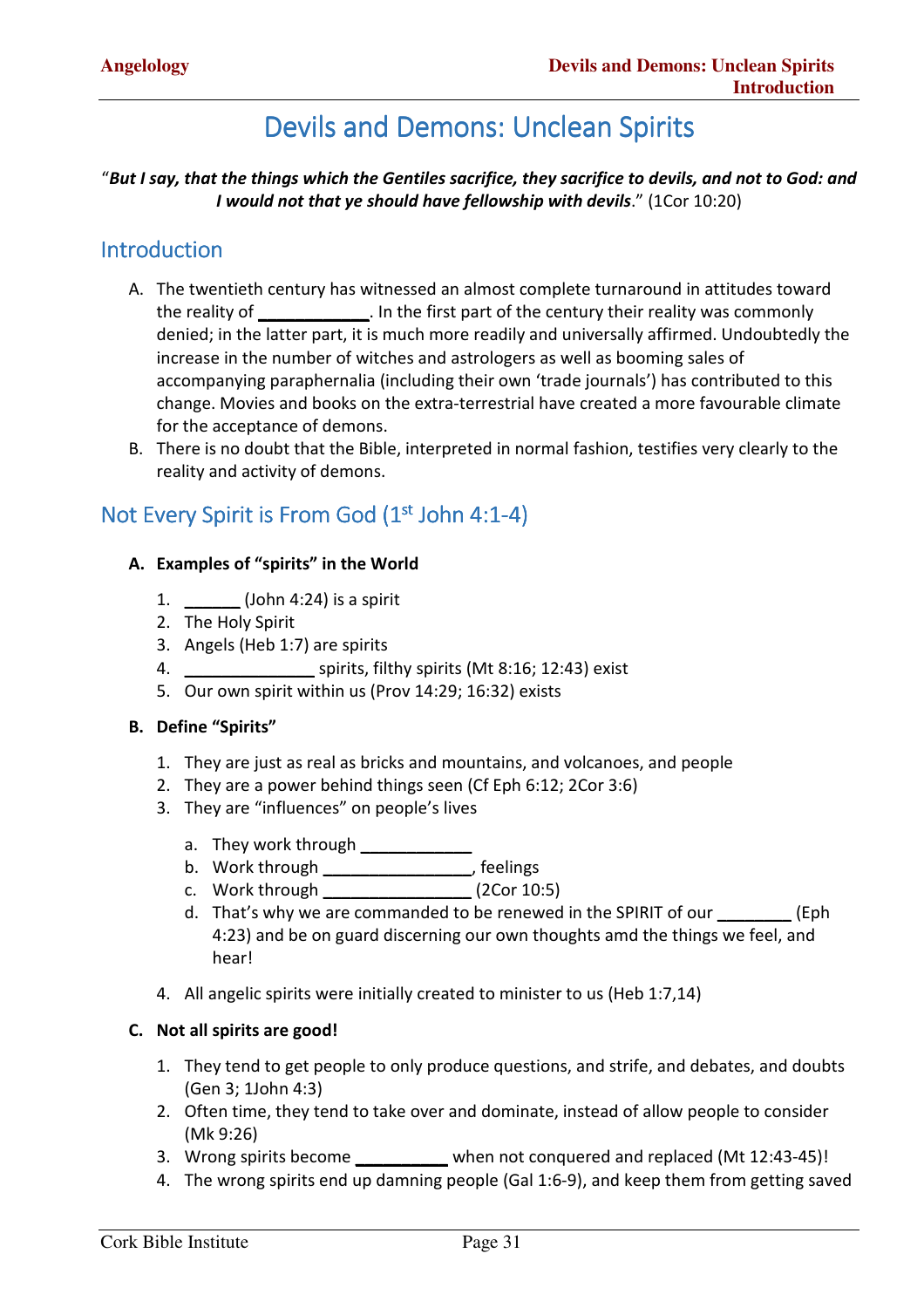#### **D. Spirits that Influence People**

- 1. Twelve Wrong Spirits Spirits of Devils (Rev 16:13,14)
	- a. Spirit of **\_\_\_\_\_\_\_\_\_\_**, Revenge (Luke 9:53-55)
	- b. Spirit of Jealousy (Numbers 5) not necessarily totally wrong, but this spirit will ruin a home and marriage!
	- c. Spirit of Disobedience (Eph 2:2) King Saul had this, as do most modern children
	- d. Spirit of Heaviness (Isa 61:3) overmuch sorrow demonic depression
	- e. Spirit of Whoredom/Adultery/Pornography/Lust (Hosea 4:12)
	- f. Satanic Spirits thoughts that we think are right (Mt 16:20-23)
	- g. **\_\_\_\_\_\_\_\_\_\_** spirits (1Kgs 22:22,23)
	- h. Spirit of Divination (Acts 16:16) fortune telling, and future telling
	- i. Spirit of Fear (2Tim 1:7)
	- j. Popular Spirits (1Cor 2:2; 2Cor 4:4)
	- k. **\_\_\_\_\_\_\_\_\_\_\_\_\_\_\_\_** Spirits (Lev 19:31) when the spirits of dead people you know talk to you
	- l. **\_\_\_\_\_\_\_\_\_\_\_\_\_\_\_\_** Spirits (1Tim 4:1)
- 2. Ten Right Spirits
	- a. The Spirit of **\_\_\_\_\_\_\_\_\_\_** (Matt 16:17; 10:20; Rom 8:14)
	- b. Spirit of Wisdom (Isa 11:1-2)
	- c. Spirit of Understanding
	- d. Spirit of Counsel
	- e. Spirit of Might
	- f. Spirit of Knowledge
	- g. Spirit of the fear of the Lord
	- h. Spirit of **\_\_\_\_\_\_\_\_\_\_** (Zech 12:10; Heb 10:29)
	- i. Spirit of **\_\_\_\_\_\_\_\_\_\_\_\_\_\_\_\_** (Rom 1:4)
	- j. Spirit of **\_\_\_\_\_\_\_\_\_\_\_\_\_\_\_\_** (1Cor 4:21; Gal 6:1)
- 3. Any Christian is capable of being filled with any of the above wrong spirits, and the only way to NOT end up filled with them, is to already be filled with the RIGHT Spirit (Eph 5:18)! And the ONLY way to test to see if you are filled with God's Holy Spirit, is to see if you are acting upon ANY of the above right spirits!

#### **E. The Danger of Playing (toying) with Spirits (ignoring the consequences)**

- 1. You will become deceived (Mt 24:4,5,11) start to believe lies as if they are truth
- 2. You will become **\_\_\_\_\_\_\_\_\_\_\_\_\_\_** (2Tim 2:26) believe you are free when you are enslaved, in bondage
- 3. You will become **\_\_\_\_\_\_\_\_\_\_\_\_\_\_\_\_\_\_** (Mt 18:28-35) blaming everyone and everything, all the while never imagining that it is your own doing
- 4. You will become sick (Luke 13:11) affects your health
- 5. People will end up in hell (2Thes 2:7-12) they seek only to drive people to hell
- 6. See John 10:10
- F. **There is a blessing in discerning (identifying and exposing) spirits** (1Cor 12:10; Rom 8:15).
	- 1. This ability is given to **\_\_\_\_\_\_\_\_\_\_** believer, and it is a powerful weapon against being taken captive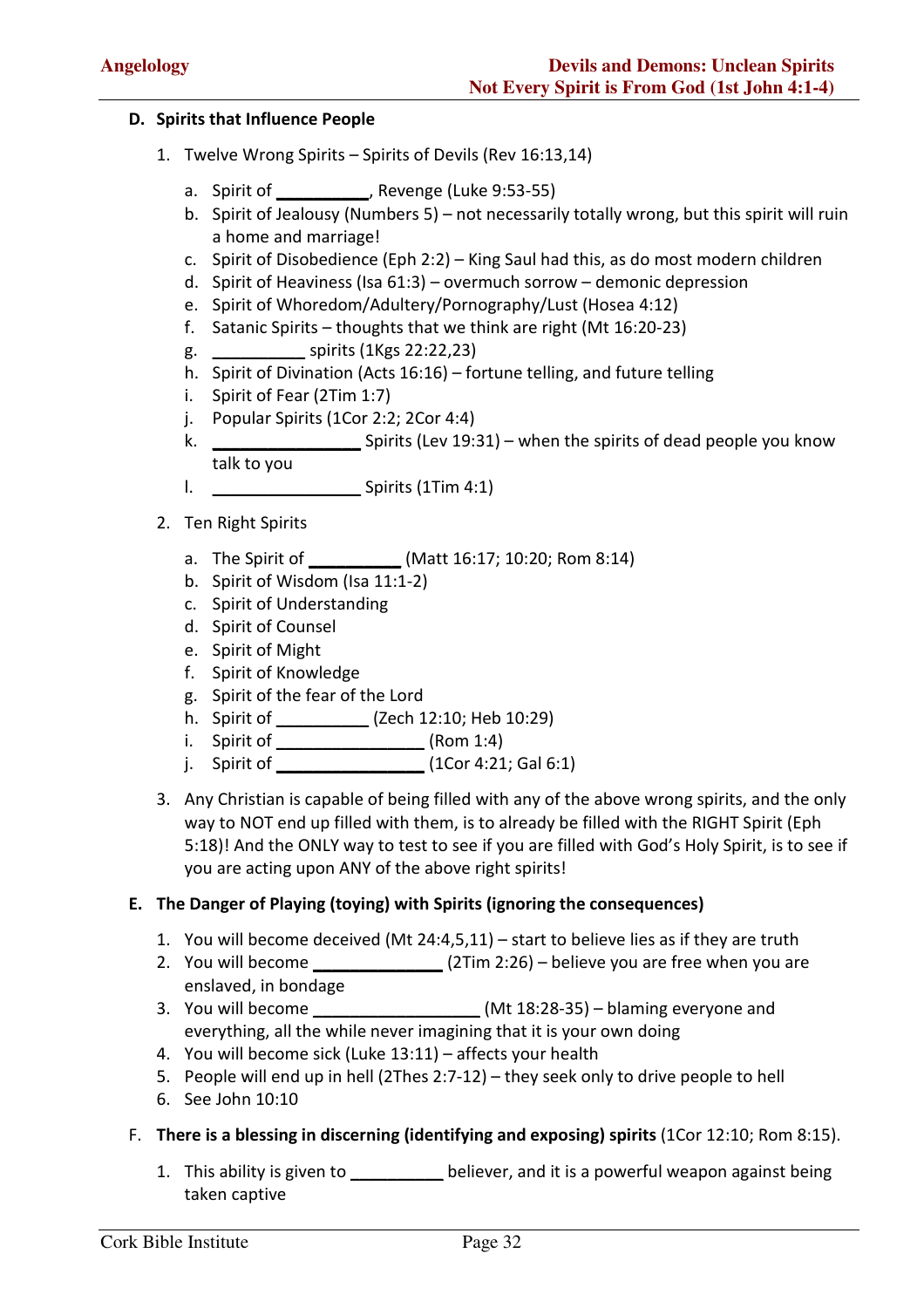- 2. Judges 12:4-6 gives a great illustration of dealing with deceptive people, influences put them to a test. Ask them to do something that they could only do if they were genuine
- 3. Examples:
	- a. Peter asking Jesus to bid him to come out onto the waters
	- b. Gideon asking God to prove he really was asking him to lead Israel
	- c. Revelation 2:2 says it is possible to test apostles (Cf 2Cor 12:12)
	- d. So,
		- 1) Test all people claiming to be Prophets
		- 2) Test all people claiming to be Tongues Speakers
		- 3) Test … Healers
		- 4) Test … Doctors!
		- 5) Test … Preachers
		- 6) Test … Teachers
		- 7) Test all books claiming to be Bibles
	- e. Don't just accept things because they seem good or right (1Thes 5:21)
	- f. Now, be careful that you do not use this as a way to stay out from under authority, and out of church, and never going to any doctor, or ever allowing yourself to be ruled by anyone!!! Your old nature (and the devil too) will often get you to think if there is ANY flaw in any pastor, church, author, book, teaching… etc., then you don't have to obey what they say at all! God commands Christians to obey people who have authority, even though they may be wrong from time to time (Mt 23:2,3)!

#### **G. Summary**

#### *Good Spirits do the following Evil Spirits do the opposite*

- 1. Minister Rob
- 
- 3. Save Damn
- 
- 5. Works through the Word of God Works through lies
- 
- 7. Work by yielded invitation Take captive at their will
- 8. Agree with clear, plain Scriptures lgnore or contradict Scriptures
- 
- 
- 
- 12. Can be grieved, frustrated, quenched Can be resisted
- 13. Spirit of Truth Spirit of Error

2. Make free **Bring into bondage** 4. Cleanse Only get worse and worse 6. Fact based **Feelings** based 9. Work under authority **Reject and resist authority** 10. Honour Jesus Christ Take the place of Jesus Christ 11. Still small voice **The Communist State State State State** Yelling, screaming, clamouring

#### Names for Demons

- A. **Names for Demons in the Old Testament**
	- 1. *Belial* "Wicked" (Dt 13:13; 1Sam 2:12; 2Cor 6:15)
	- 2. *Shedhim devils* (Deuteronomy 32:17; Psalm 106:37);
		- a. Always in the plural, this word has the idea of rulers or lords.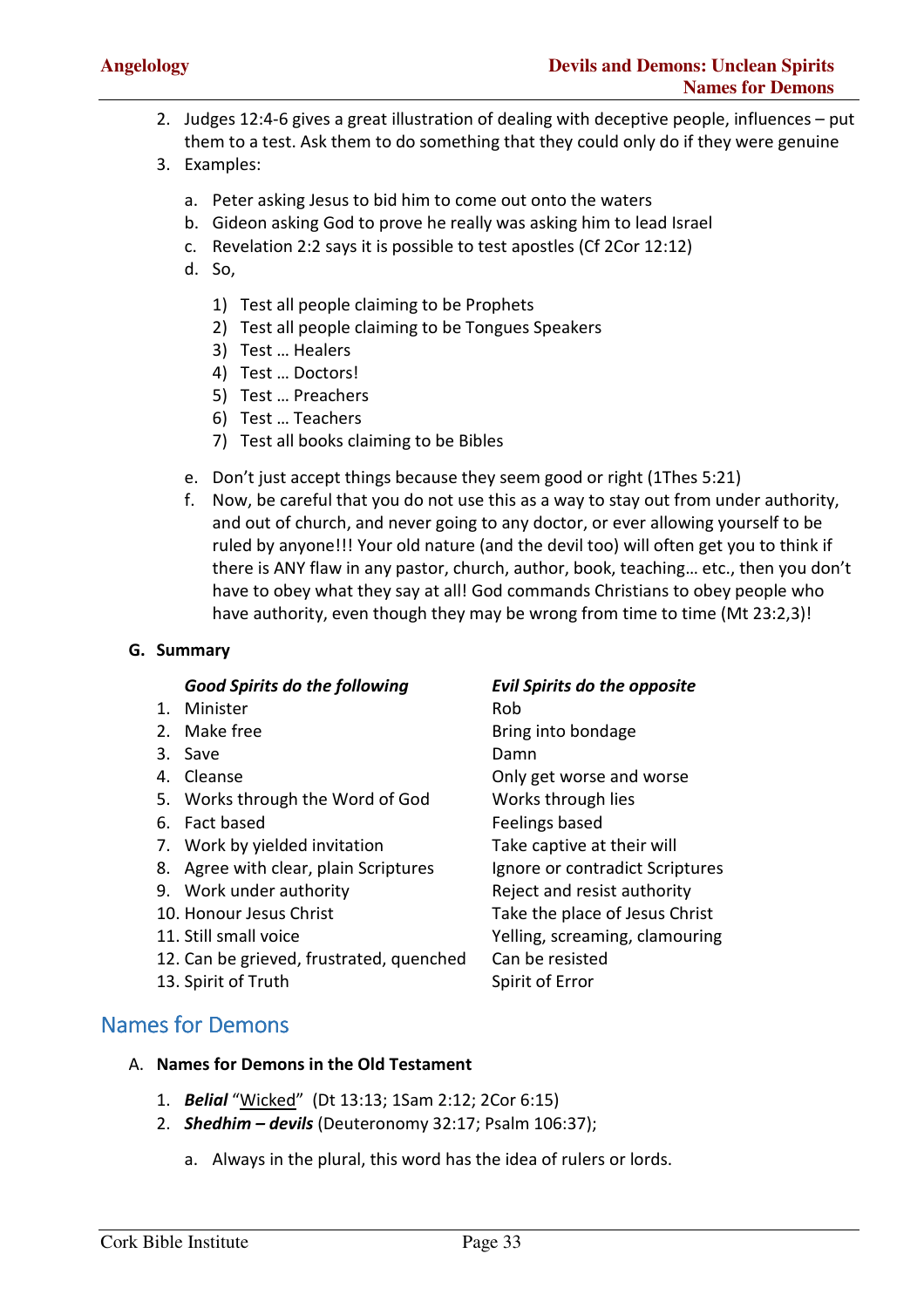- b. It speaks of idols as lords, since the Hebrews regarded images as visible symbols of invisible demons. So the Israelites committing idolatry were said to have "*sacrificed unto devils*" (*shedhim*, Deuteronomy 32:17).
- 3. *Satyrs Seirim, saiyr "he-goats"* (Leviticus 17:7);
	- a. The Hebrews were to sacrifice at the altar of the tabernacle and not to sacrifice in the desert to "hegoats".
	- b. Jeroboam I actually appointed worship for the *seirim* (2 Chronicles 11:15).
	- c. These goatlike conceptions represented demon-satyrs. Isaiah refers to them dancing in the desolated Babylon (Isaiah 13:21; 34:14).
- 4. *Elilim "gods of the idols"* (Psalm 96:5)
	- a. This passage identifies demons with idols and suggests demonism as the dynamic of idolatry. This plural word conveys emptiness, the nothingness of idols. The demons behind them are the real existence.
- 5. *Qeter and Shawkath "destroyer"* (Psalm 91:6; Ex 12:23).
	- a. The "*destruction* [*qeter*] *that wasteth at noonday*" (KJV) was regarded as an evil spirit.
	- b. The "destroyer" or Destroying angel of the Passover

#### B. **Names for Demons in the New Testament**

#### 1. *Daimon (demon, devil)*

- a. This is the word from which the English word *demon* is derived. It occurs in Matthew 8:31; Mark 5:12; Luke 8:29; Revelation 16:14; 18:2).
- b. It is always used in a bad sense.

#### 2. *Daimonion (gods)*

- a. Once used for "gods," it came to be used to mean an inferior divinity. This is the most frequently used term in the New Testament, having 63 occurrences.
- 3. *\_\_\_\_\_\_\_\_\_\_\_\_\_\_\_\_ (spirits)*
	- a. Forty-three times demons are termed *pneuma* or *pneumata* (spirits). The context makes clear that these spirits are demons: for instance, the demon-possessed (*daimoni zomenouos*) were treated by Jesus and He cast out "the spirits" (*pneumata*). The interchange of terms "demons" and "spirits" substantiates the identification in Luke 10:17-20.
	- b. The unusual usage, 'spirits of demons' in Revelation 16:14 is apparently intended to distinguish them from human spirits. Not only are they 'unclean spirits' (v. 13), but they are not merely human, rather supernatural - 'spirits of demons' (v. 14).

#### 4. *Evil Angels*

- a. The similar expressions, "the devil and his angels" (Matthew 25:41) and "Beelzebub the prince of the devils" (Matthew 12:24).
- b. Evil angels wrecked havoc on Egypt during the plagues (Psalm 78:49).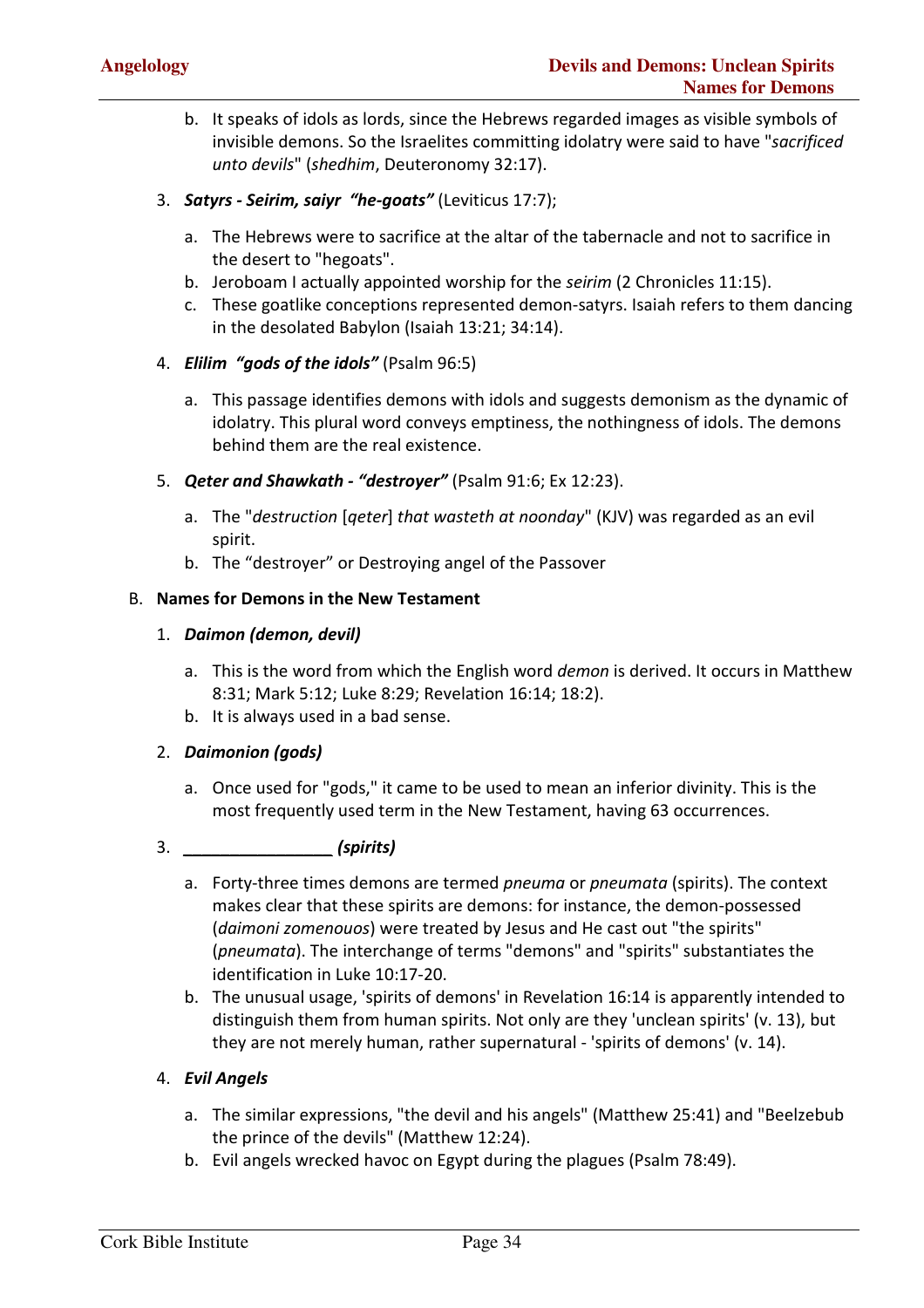#### C. **Related Terms in the New Testament**

#### 1. *Daimonizomai*

a. This verb means "to be possessed by a demon," and is used in several forms thirteen times.

#### 2. *Daimonides*

a. This adjective means "demonic," indicating the character of worldly wisdom in contrast to divine (James 3:15).

#### 3. *Deisidaimonesterous*

a. "This word occurs only in Acts 17:22 where Paul says that the Athenians are 'too superstitious,' or 'very religious.' It literally means that they were 'reverencing the demons (or "divine" things - "gods" in their thinking) more than usual.' It is derived from *deido*, meaning, 'to fear,' and *daimon*."

#### 4. *Deisidaimonia*

a. Derived from *deido*, meaning to fear or to reverence, and from *daimonion*, this word speaks of a reverencing of demons or divine things, gods. It occurs only in Acts 25:19 and is translated "superstition" or "religion."

#### The Existence of Demons

A. The Bible and the history of various religions give abundant evidence of the existence of demons

#### B. **Proof from Heathen Religions**

- 1. The history of most religions from the earliest times shows belief in Satan and demons have always been universal.
- 2. Spells, incantations, magical texts, exorcisms, and various forms of demonological phenomena abound in archaeological discoveries from Sumeria and Babylon. Egyptian, Assyrian, Chaldean, Greek, and Roman antiquity are rich in demonic phenomena.
- 3. The deities worshiped were invisible demons represented by material idols and images. **To an amazing degree, the history of religion is an account of demon-controlled religion, particularly in its clash with the Hebrew faith and later with Christianity.**

#### C. **Proof from the Existence of Angels**

- 1. Evidence for the reality of angels and the reality of demons overlaps. That is, some of the same arguments pertain to both.
- 2. Satan's fall. When the highest of all angelic beings fell, he became evil. His existence as an evil angel has been settled by the words of GOD and of Jesus Christ (Luke 10:18). If this evil angel exists, then other evil spirit beings also exist.
- 3. Satan's following. It is obvious that other angelic beings shared in Satan's fall, and so became evil also (Ezekiel 28:18; Matthew 25:41; Revelation 12:4).
- 4. Evil supernatural events. God says there are three reasons why bad things happen
	- a. The cursed course of nature. Things just naturally go wrong because of the curse God put on this universe at Adam's fall.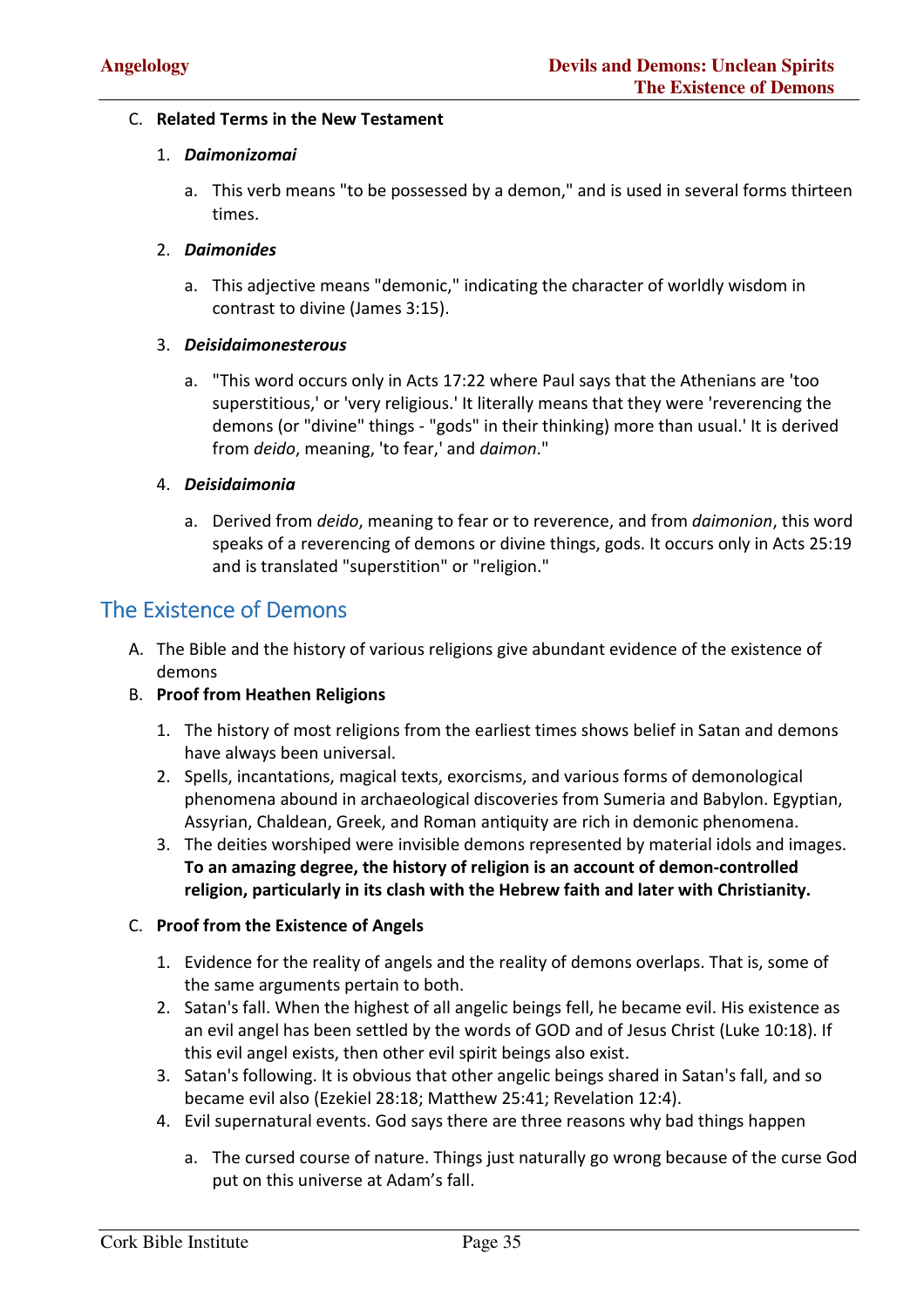- b. God's punishment, or chastisement. Supernatural troubles come into our lives because of our own sin.
- c. Satan's work. Sometimes, troubles come our way simply because Satan wishes to torment, and afflict and destroy people (John 10:10).

#### D. **Proof from the \_\_\_\_\_\_\_\_\_\_\_\_\_\_\_\_\_\_\_\_\_\_\_\_\_\_**

- 1. The Old Testament regards demons as existing evil entities. Since man's fall, God's people have been attacked by Satan and demons.
	- a. Satan instigated the first murder (Genesis 4:1-6; cf. John 8:44; 1 John 3:12).
	- b. Fallen angels attacked the race in Genesis 6:1-10.
- 2. That the *shedhim* (Deuteronomy 32:17; Psalm 106:36-37) were real devils, and not mere idols. The Jews regarded idols as demons who allowed themselves to be worshipped by men (1 Corinthians 10:20). It seems certain, moreover, that the *seirim* were also demonic conceptions (Leviticus 17:7; 2 Chronicles 11:15; Isaiah 13:21; 14).
- 3. Consider also the spirit who volunteered to be a "lying spirit" through false prophets speaking to Ahab (1 Kings 22:20-22).
- 4. Note also the spiritual powers behind the world rulers with whom Daniel's angelic visitor wrestled (Daniel 10:13, 20).

#### **E.** Proof from the

- 1. There are more than one hundred references to devils in the Bible, most of them occurring in the New Testament. All the writers of the synoptic gospels report several cases of demon possession to demonstrate the power of Christ over demons.
- 2. We may briefly state that all the writers (though not every book) of the New Testament, except the author of Hebrews, mentions demons or evil angels.

#### F. **Proof from \_\_\_\_\_\_\_\_\_\_\_\_\_\_\_\_ Teaching and Ministry**

- 1. Christ accepted the concept that Satan was the ruler of a host of demons (Matthew 12:22-28).
- 2. He taught that Satan and his angels were morally responsible persons destined by God for the lake of fire (Matthew 25:41).
- 3. A large portion of Christ's ministry involved the casting out of demons from those possessed (Matthew 12:22-29; 15:22-28; Mark 5:1-16).
- 4. He gave His disciples power to cast out demons (Matthew 10:1) and viewed His victory over them as over Satan (Luke 10:17-18).
- 5. He spoke of their reality and power to His disciples in private (Matthew 17:14-20).
- 6. He never corrected anyone for believing in their existence and never gave any hint that they were not real.

#### The Origin of Demons

- **A. Various suggestions have been made as to the origin of demons:** 
	- 1. They are superstitious designations for certain natural diseases;
	- 2. They are the spirits of wicked, deceased people;
	- 3. They are the disembodied spirits of a pre-Adamic race;
	- 4. They are the spirits of monstrous offspring of angels and women in Genesis 6:1-4;
	- 5. And they are fallen angels.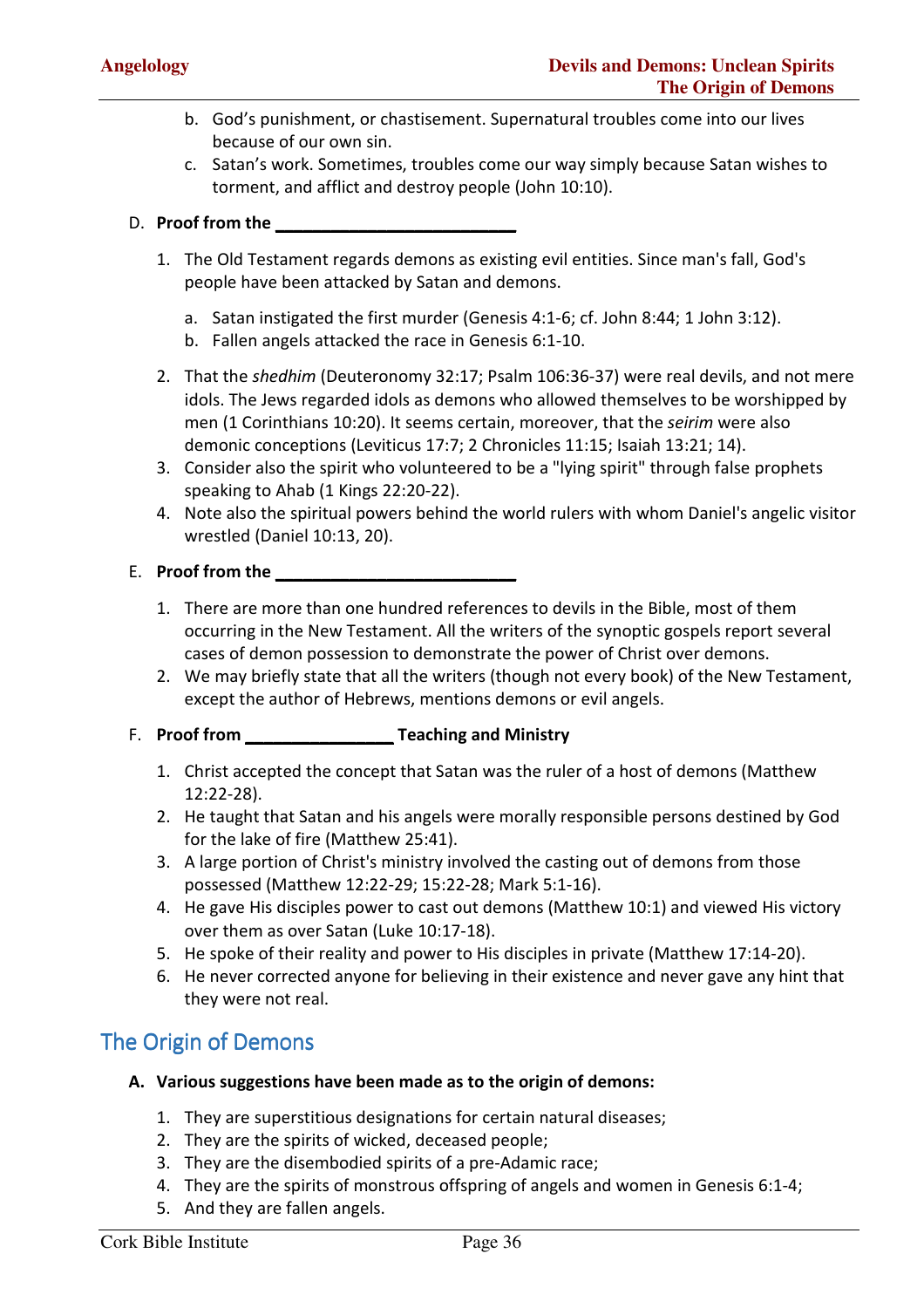6. They were created by Satan after his fall

#### B. **Superstitious Designations for Certain Natural Diseases**

- 1. This theory dismisses the existence of demons as personal, evil forces who are real. It does not deal with the evidence in the Bible or in extrabiblical case experiences, but rather clashes with all the evidence of Scripture, history, and human experience. It cannot account for demons' terrible fear and animosity toward God, nor for their superhuman strength manifest through demon possession.
- 2. Consider the case of the demoniac in Mark 5:1-7. Note his supernatural strength, his isolation and self-mutilation, his ambivalence in coming to Christ and his fear of Christ, the conversation between him and Christ, Christ's casting out the demons, and the transference from the man to the swine, leaving the man healed.

#### C. **Spirits of Wicked, Deceased People**

- 1. This view seems to come from the ancient Greek and Chinese belief about demons as being the disembodied spirits of deceased people, especially those who were evil in life.
- 2. It has no support whatsoever in Scripture, since the Bible always places the unsaved dead as confined in a place of torment, unable to roam on the earth (Psalm 9:17; Luke 16:23; Revelation 20:13).

#### D. **Disembodied Spirits of A Pre-Adamic Race**

#### 1. *The theory*

- a. Those who favour this view hold that Genesis 1:1 refers to the creation of a perfect earth ages ago and that Satan, then Lucifer, ruled over earth and a pre-Adamic race of man. They see a catastrophe between verses 1 and 2 as a result of God's judgment of the sin of angels and men. A great "gap" ensued before God recreated order from the chaos described in verse 2. Re-creation starts in verse 3. In the recreation, the spirits of these fallen men now are demons.
- b. To support this theory, its advocates say that:
	- 1) Genesis 1:2 may be translated, "But the earth **became** formless and void," indicating a catastrophe resulting from judgment;
	- 2) the Jewish distinction between angels and spirits (Acts 23:8-9);
	- 3) in a Greek tradition that demons are the spirits of deceased men of a mythical age;
	- 4) and angels are supposed to have spiritual bodies, as do the children of the resurrection (note Luke 20:36; 1 Corinthians 15:44; 2 Corinthians 5:2-3), so demons seem to seek desperately some body to inhabit, this clearly infers that at one time they had physical bodies.

#### 2. *Evaluation*

- a. Most of the evidence seems to be conjectural
- b. The gap theory of Genesis 1:1-2 has very little support from Hebrew scholars.
- c. The Hebrew *waw* consecutive in verse 2, "And the earth was," is a continuative storytelling device that gives no hint of a break at all.
- d. It is extremely doubtful that the verb in verse 2 could be translated "*became*."
- e. But even allowing these two points, there is still no evidence of a pre-Adamic race or that their supposed spirits are now demons.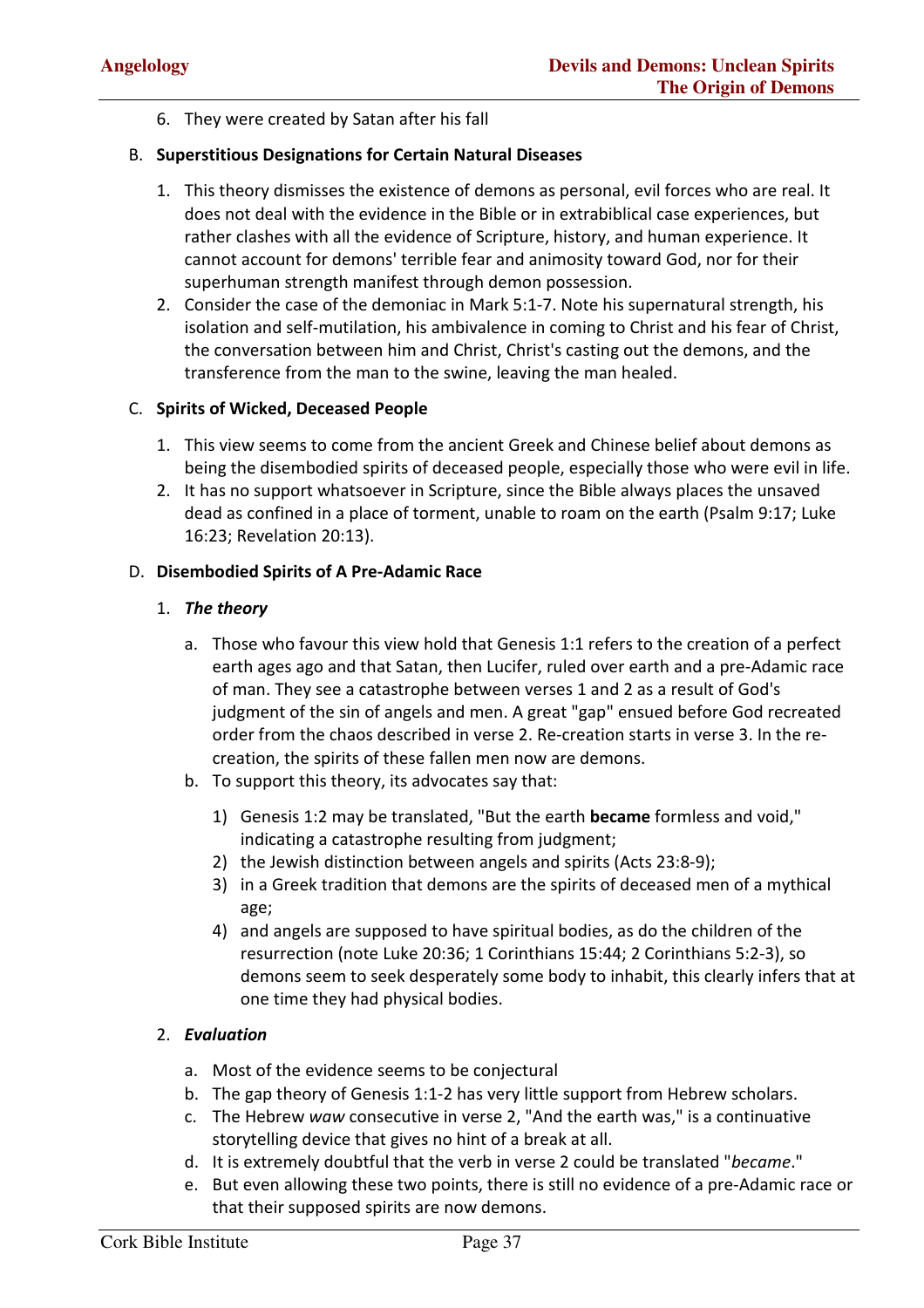- f. The Bible states that once unbelieving men die they do not re-enter this world but are bound, awaiting the final judgment (Luke 16:26; Hebrews 9:22).
- g. The rigid distinction between angels and spirits is questionable since Scripture refers to angels as spirits (Psalm 104:4; Hebrews 1:4).
- h. We note that demons are equated with spirits in Matthew 8:16 and in Luke 10:17- 20.
- i. The desire of demons for human bodies is that demons regard control of humans as the best means to accomplish their deceptive purpose.
- j. They gain sensual pleasure through the use of human senses as an extension of their personality and pleasure they could not experience without a body.
- k. The desire of some demons to enter swine is a desperate alternative which they suggested in preference to being sent to the abyss (Luke 8:32).
- l. The classical Greek use of demons referring to the good spirits of departed men of the golden age, is at complete variance with the uniform New Testament usage of the word. To use its originally pagan concepts as the basis of a theory is totally unwarranted.
- m. For the above reasons, we would reject this theory.

#### E. **Spirits of Monstrous Offspring of Angels and Women in Genesis 6:1-4**

#### 1. *The theory*

- a. This theory is based upon the interpretation that "the sons of God" (*bene elohim*) of Genesis 6 were evil angels who cohabited with certain women before the Flood.
- b. The results of this unnatural union were mongrel creatures, partly human and partly angelic. They may be the *nephilim* (Hebrew, fallen ones) rendered "giants". Or they might be "the mighty men who were of old, men of renown" (Genesis 6:4).
- c. The idea is that the Flood destroyed these monsters, according to theory, but their spirits became the demons who today seek to inhabit bodies and continue in sensuality.

#### 2. *Evaluation*

- a. If "the sons of God" in Genesis 6 are fallen angels, still there is no evidence whatever that the spirits of the unusual progeny of angels continue to freely roam earth or that they should be identified with demons. If supporters should argue that demons seek bodies and sensual experiences and that demons are distinguished from angels, we would answer as we did with the previous theory.
- b. We reject this theory since it is based only on conjecture.

#### F. **Fallen Angels**

#### 1. *The theory*

- a. All angels were created perfect, as was Lucifer (Job 38:7; Ezekiel 28:15).
- b. In Satan's original rebellion, he drew with him a great number of lesser angels, perhaps a third of all created (Ezekiel 28:18; Revelation 12:4). So we read of "the devil and his angels" (Matthew 25:41). The theory is that Satan's angels are now called devils or demons.
- c. Of those who hold this point of view, some call only the free fallen angels demons. Others hold that both the confined and nonconfined fallen angels constitute the whole company of demons.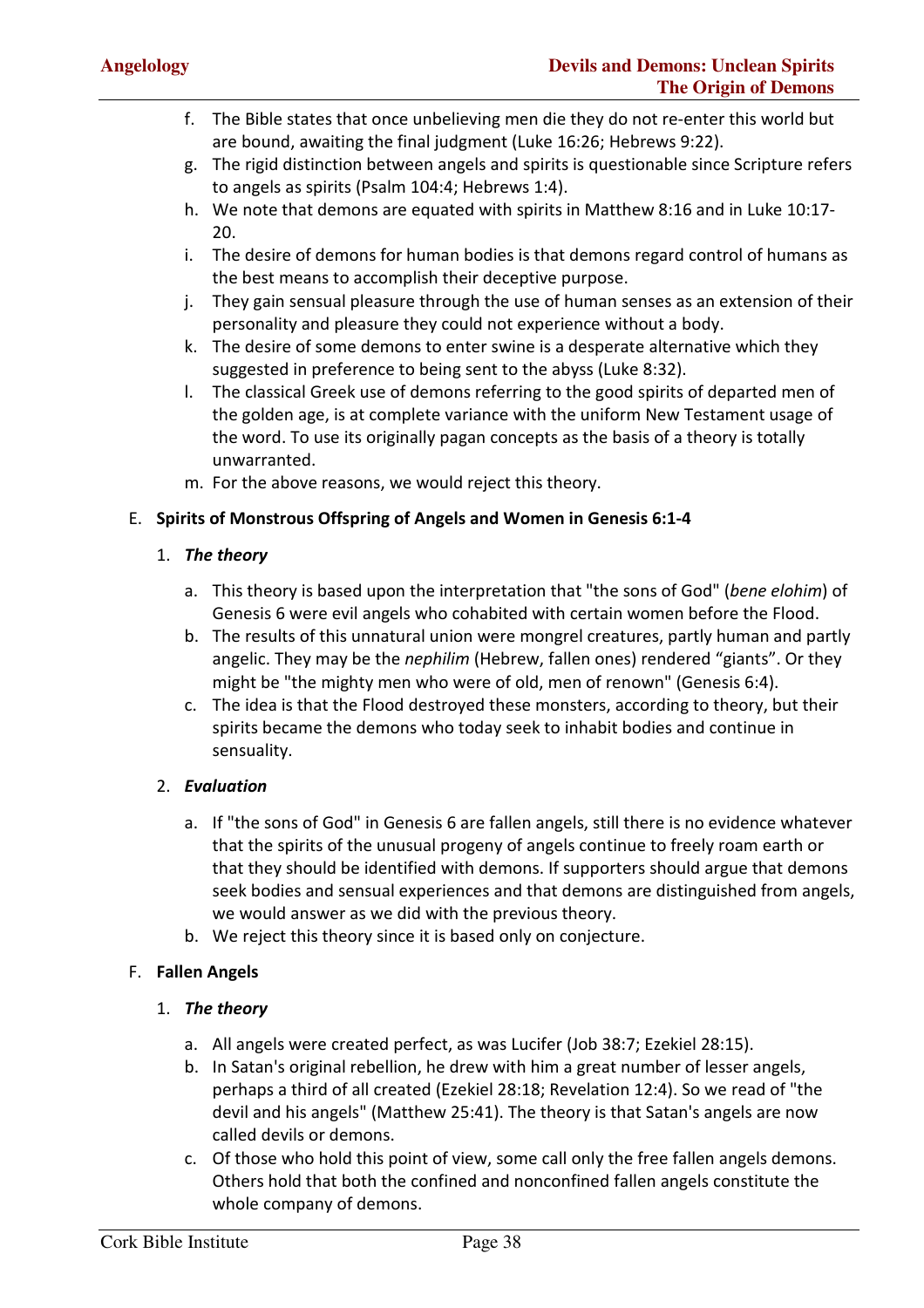d. Demons, then, are Satan's subjects and helpers in his program of opposition to God and His people. Expelled from heaven with Satan, they have their abode in the second heaven. Their warfare may be carried on with elect angels there and with believers in the heavenlies. The unconfined seem free to roam the earth and carry on Satan's work here.

#### 2. *The confinement of demons*

- a. In this theory, of the angels that followed Satan, there are two general classes, the free and the bound. Of those bound, there are two places of confinement.
	- 1) Some are in *tartarus* (translated "hell," 2 Peter 2:4). These seem to be confined permanently until the final judgment of angels, not because of their original rebellion with Satan, but because of some other terrible sin. If they were bound in *tartarus* because of the fall, no angel or even Satan would be free. They are thought by many scholars to be "the sons of God" of Genesis 6:1-4.
	- 2) Other evil angels are bound in the abyss (Luke 8:31; Revelation 9:1-3, 10). Some of those expelled from possessed persons were sent there by Christ, but possibly not all. On one occasion the Lord Jesus commanded the unclean spirit to leave a boy and not to return again (Mark 9:25). This may indicate the possibility of return. Some regarded as demons are now bound and will be released to afflict wicked men in the tribulation period (Revelation 9:1-3, 10).
- 3. To sum up these matters of the existence, origin, and confinement of some of the fallen angels, one might chart the concepts like this (The chart is originated from: *Charles Caldwell Ryrie*, **\_\_\_\_\_\_\_\_\_\_\_\_\_\_\_\_\_\_\_\_\_\_\_\_\_\_\_\_**, Chapter 26, ChariotVictor Publishing, 1986, p.160):

#### 4. *Evaluation*



1) Certain parallel expressions seem to identify fallen angels with demons (e.g. "the devil and his angels," Matthew 25:41; "the dragon and his angels," Revelation 12:7; "Beelzebul the ruler of the demons," Matthew 12:24). Beelzebul is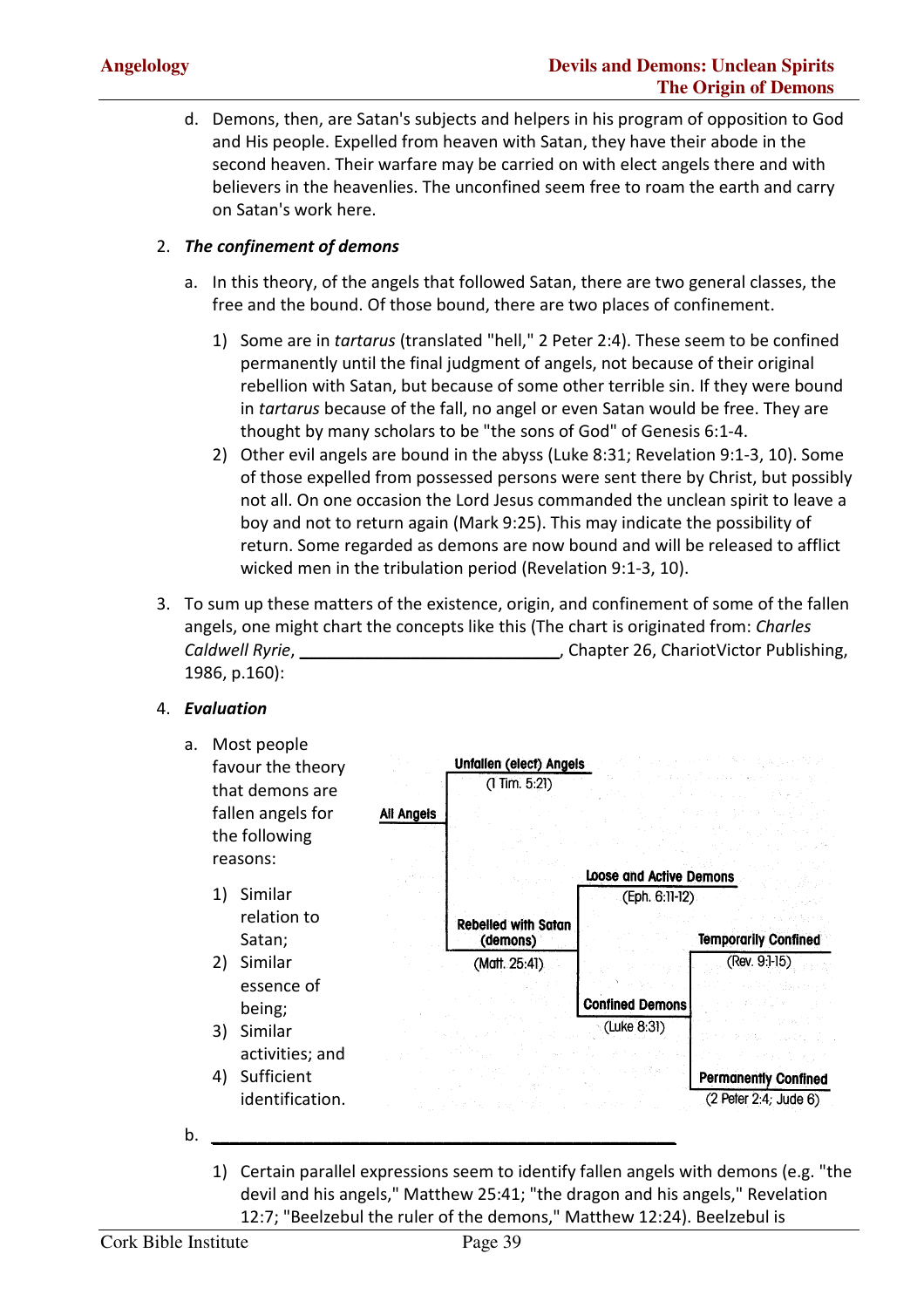interpreted by the Lord Jesus as Satan (Matthew 12:26). Moreover, when Beelzebul is designated as 'ruler of the demons,' the word that is used is *archonti* which has the basic meaning of 'first.' As 'first of the demons' he is their ruler.

- 2) In the tribulation period, certain locusts are released from the abyss. From their description, activity, and place of confinement (see Luke 8:31), many take these to be demons. They have over them an angel, Abaddon (Apollyon), who may be Satan. If their king is an angel, then these demons may also be angels fallen with their leader, Satan.
- c. *\_\_\_\_\_\_\_\_\_\_\_\_\_\_\_\_\_\_\_\_\_\_\_\_\_\_\_\_\_\_\_\_\_\_\_\_\_\_\_\_\_\_\_\_\_\_\_\_*
	- 1) Angels are termed "spirits" (Psalm 104:4; Hebrews 1:14). Demons are also designated as "spirits" (Matthew 8:16; Luke 10:17, 20). In other places, demons are termed "unclean spirits" (Luke 11:19-26) and "evil spirits" (Luke 8:2). The latter term fits one title of Satan, "the evil one" (John 17:15; 1 John 5:18).
- d. *\_\_\_\_\_\_\_\_\_\_\_\_\_\_\_\_\_\_\_\_\_\_\_\_\_\_\_\_\_\_\_\_\_\_\_\_*
	- 1) Just as demons seek to enter and control men (Matthew 17:14-18; Luke 11:14- 15), so also may angels, such as Satan (Luke 22:3; John 13:27). Evil angels join their leader, Satan, in warfare against God and man (Revelation 9:13-15; 12:7- 17), and so do demons (Mark 9:17-26; Revelation 9:1-11). The many kinds and ranks of Satan's helpers listed in Ephesians 6:10-12 and Romans 8:38-39 may indicate the inclusion of angels as demons working against believers.
- e. *\_\_\_\_\_\_\_\_\_\_\_\_\_\_\_\_\_\_\_\_\_\_\_\_\_\_\_\_\_\_\_\_\_\_\_\_\_\_\_\_\_\_\_\_*
	- 1) Every mention of Satan's angels and demons seems to be parallel, and there is no sufficient reason for distinguishing the two. In fact, if they are not identical, then no other origin of demons is anywhere revealed in the Bible. We should think that God would identify our enemies and their source if we are to understand their nature and activity and combat them intelligently. And we believe that He has identified demons as fallen angels under Satan.

#### **A. Created by Satan After HIS Fall**

- 1. This final theory allows for the creative power of Satan to be used to create his own army, on demand
- 2. Satan has his angels (at least what's left of them)
	- a. Baalzebub, Beelzebub (2Kg 1:2; Mt 12:24)
	- b. Apollyon (Rev 9:11)
- 3. But Satan seems to have another class of beings, that angels seem to direct devils small copies of himself – that he has the power to create (Rev 13:15)
- 4. Satan's angels are incredible powerful as powerful as they were when unfallen
- 5. Devils are small, and are not as powerful
	- a. Eight devils torment one man without killing him (Mt 12:43-45)
	- b. 2,000 inhabit and torment another man without killing him (Mark 5:1-13)
- 6. These devils will all be defeated and bound one day when Satan is bound
- 7. Likened unto the "<br>
The interval of the "
interval of the "
interval of the "
interval of the "
interval of the "
interval of the "
interval of the "
interval of the "
interval of the "
interval of the "
interval of the created beings!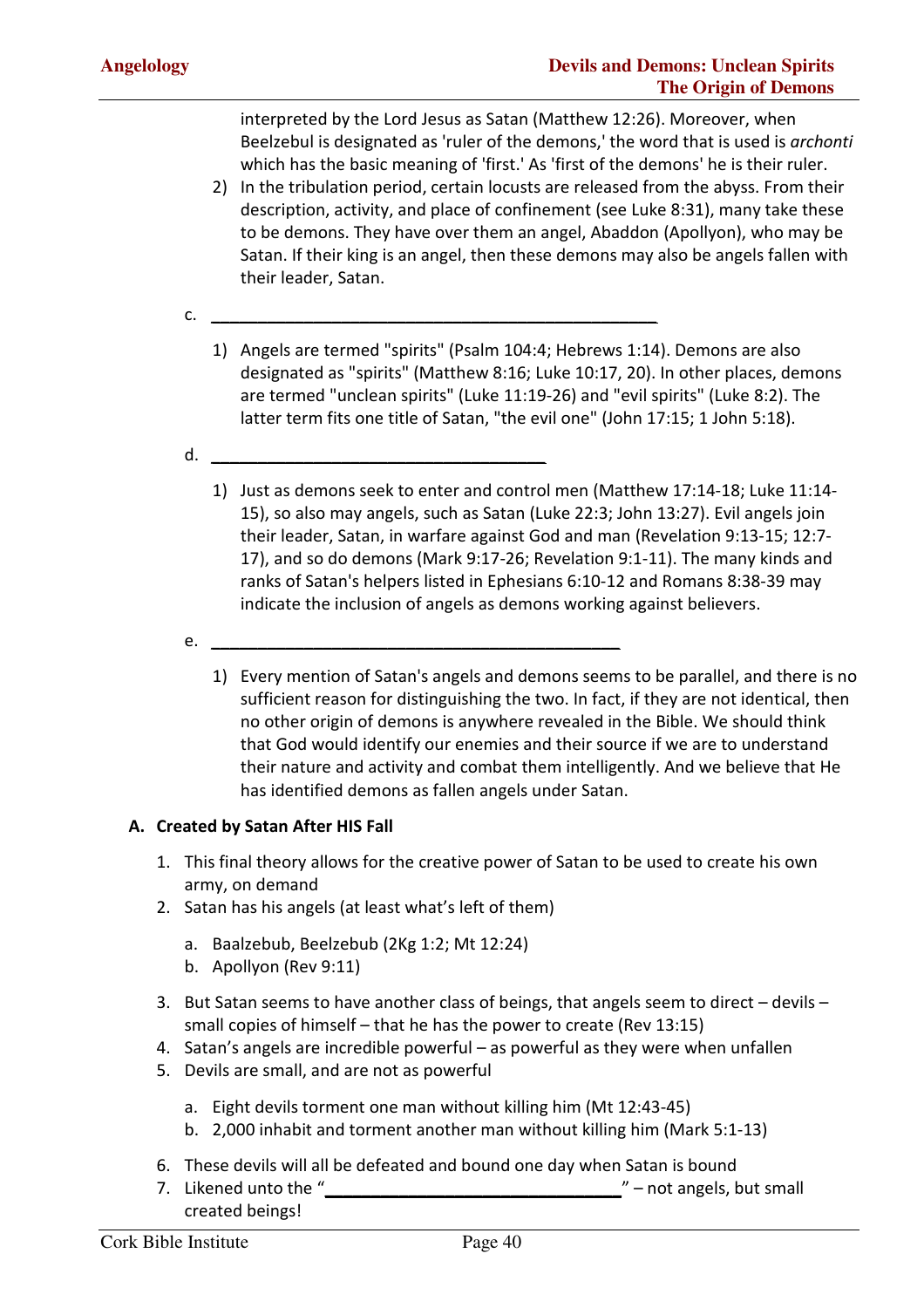- a. Mark 4:3-4,13-15
- b. Mark 4:30-32
- c. Luke 13:19
- d. Luke 8:12
- e. Mat 13:19
- f. Rev 19:21
- g. Rev 18:2
- h. Dan 4:14
- i. Jer 5:26-29

#### A. **Summary**

- 1. Demons, like angels, are NOT the product of an overactive imagination nor the superstitious designation for certain natural diseases.
- 2. Neither are they the disembodied spirits of a supposed race of men before Adam.
- 3. Nor are they the monstrous offsprings of angelic cohabitation with women before the Flood.
- 4. They could be fallen angels. They were part of Satan's original rebellion and share in his work today.
- 5. But they probably are products of Satan's creative powers

#### The Nature of Demons

- **A. Their \_\_\_\_\_\_\_\_\_\_\_\_\_\_\_\_ Nature** 
	- 1. Demons are not forces or concepts that merely exist in our minds. Demons exist; their reality does not depend on the existence and ability of human beings to conceive of them. Their personal nature are as follows:
		- a. *Intelligence.* They possess intelligence, knowing who the Lord was while He was on earth (Mark 1:24) and knowing their own eventual doom (Matthew 8:29). They also know what the plan of Salvation is even though they cannot accept it (James 2:19).
		- b. *Emotions.* They can exhibit emotion, especially when confronted with judgment (Luke 8:28; James 2:19).
		- c. *Wills.* They can give expression to their wills (Luke 8:32).
		- d. *Personality.* They are described by personal pronouns (Luke 8:27-30).
		- e. *Spiritual.* In contrast to flesh and blood beings, demons are spirit beings (Ephesians 6:12). Nevertheless, they are localized, since, as creatures, they are limited and not infinite as God is. Generally they are invisible to human beings, though on occasion their presence was apparent through various means (Acts 19:15; Revelation 9:1-12; 16:13).

#### B. **Their \_\_\_\_\_\_\_\_\_\_\_\_\_\_\_\_\_\_\_\_\_\_\_\_ Nature**

- 1. Demons show great intelligence as would be expected from such a high order of beings.
	- a. They knew who Jesus is (Mark 1:24).
	- b. They realized their own eventual doom (Matthew 8:29).
	- c. They know the plan of Salvation (James 2:19).
	- d. They develop and promote systems of doctrine (1 Timothy 4:1-3), an activity that will apparently increase as the end of the age approaches.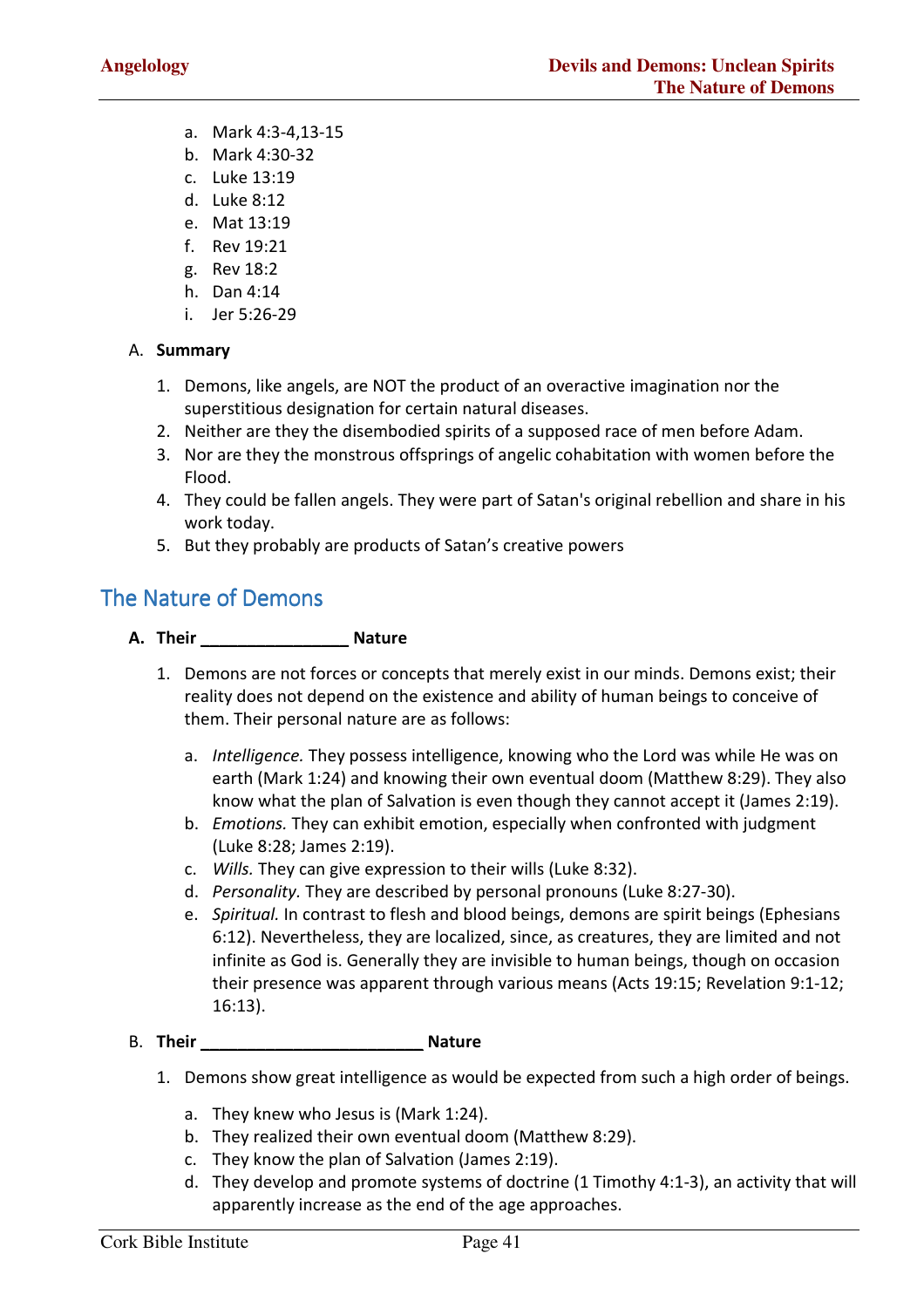2. Intelligence can be enhanced by experience. Every demon, of course, has existed throughout all the span of human history. Though each one has not observed everything that has transpired throughout history, their longevity gives an added dimension to their native intelligence. They have observed human beings in almost every conceivable situation; therefore, they can accurately predict what individuals will do in most circumstances.

#### C. **Their \_\_\_\_\_\_\_\_\_\_\_\_\_\_ Nature**

- 1. Demons are designated as "*unclean spirits*" (Matthew 10:1), as "*evil spirits*" (Luke 7:21), in one place, as "the spirit of an unclean devil" (Luke 4:33), and "*spiritual wickedness*" (Ephesians 6:12). All of these terms clearly indicate the immoral nature of demons.
- 2. Here are some observations of one who was deeply involved in spiritism:
	- a. *"The spirits I encountered at seances were, for the most part, very moralistic. They encouraged us not to smoke or drink or do anything else that would harm our minds and bodies. Ministers were told to preach morality, good manners, and civic pride. I knew ministers who actually had spirit messages taken down by their secretaries and then used them from the pulpit! The spirits often talked about an ethical Jesus, but never about the Savior who died a sacrificial death for sin. In contrast to the high moral and ethical tone of the seances in our home, I attended some where the spirits were blasphemous and sensual"* (*Victor H. Ernest*,

**\_\_\_\_\_\_\_\_\_\_\_\_\_\_\_\_\_\_\_\_\_\_\_\_\_\_\_\_\_\_\_\_\_\_\_\_\_\_\_\_\_\_***,* Wheaton: Tyndale, 1970, p. 38).

3. The immoral goals of demons must include both the promotion of evil immorality and good immorality. This is completely in line with Satan's goals and his desire to counterfeit what is right.

#### D. **Their Powers**

#### **1.** *Their strength*

- a. At times demons can exhibit superhuman strength as they work through human beings. The demon-possessed maniac of the Gadarenes was able to break all shackles and chains (Mark 5:3).
- b. The sons of Sceva were overpowered by the demon-possessed man in Acts 19:16.

#### **2.** *Their intelligence*

- a. I have already mentioned their superior intelligence. But the question always arises, **do demons know the future?** Certainly they can understand the plan of God for the future as they find it in the Bible.
- b. Does Acts 16:16 indicate they can predict the future? Evidently not, for the word "divination" (fortune-telling), used only here in the New Testament, must be understood in a bad sense; that is, "pretending to foretell the future."

#### **3.** *Their presence*

a. Demons are NOT infinite; they are limited and they are creatures, albeit superhuman ones. Apparently they are not present everywhere; yet they are not so restricted as humans are by the normal barriers of space (Luke 8:30 - a legion [2,000] of demons dwelt in one man). The very fact that demons can enter human or animal bodies shows they can pass through barriers that would restrict human beings.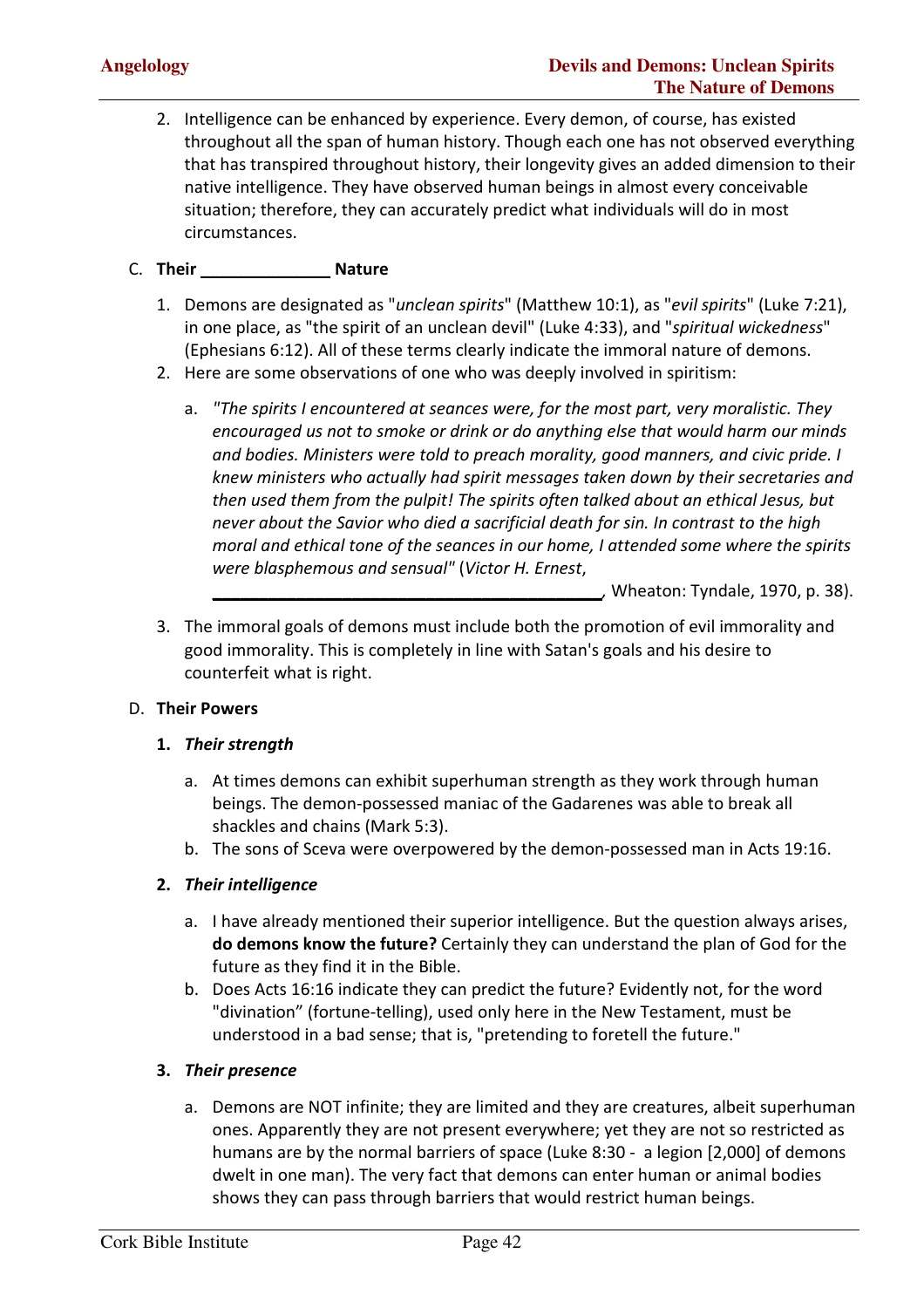b. However, the very large number of demons may make them seem to be everywhere present though that is not so. Yet Satan working with them can use their number to attempt to promote his plans everywhere.

#### **4. The Limits to their Powers (Job 1,2)**

- a. Must seek permission from God (1Kg 22)
- b. They HAVE to be a part of God's will and plan in His permissive will

#### **5. Covert Appearances of Devils**

- a. As Aliens
- b. As Good People
- c. As Apparitions
- d. As Thoughts in your head
- 6. **Summary**



- a. To sum up: Demons are not humans; neither are they Angels. But they are superhuman with superior intelligence and experience and powers.
- b. To deny the existence of demons is not scepticism; it only displays ignorance. To be unrealistic about their power is foolhardy.

#### The Duties of Demons

- A. The activities of demons are quite diverse but always directed toward the promotion of unrighteousness and ultimate destruction of that which is good. Their activities parallel those of Satan to a great degree, including:
	- 1. Promotion of Satan's program;
	- 2. Opposition to God and His program;
	- 3. Oppression of mankind;
	- 4. Opposition of the saints; and
	- 5. Overruled by God.

#### B. **Promotion of Satan's Program**

- 1. In general, demons are Satan's untiring and devoted henchmen, organized to accomplish their common purposes.
- 2. *Extension of Satan's power*
	- a. Because of his creaturely limitations, Satan must extend his power through his angels. They obey him and serve his purposes. He is their god (Matthew 12:24; John 12:3 1; Revelation 12:7). Of their activities for Satan, we note two important aspects:
		- 1) *Their industry.* Evil spirits never cease in promoting Satanic deception and wickedness. They participate in the character and devotion of their leader to his evil ends. (Note Job 1:7 and 1 Peter 5:8 as illustrations of Satanic industry.)
		- 2) *Their influence.* Satan is not omnipresent, omnipotent, nor omniscient. But his presence, power, and knowledge are greatly extended through his demons. Because of this, Satanic power is felt in many places simultaneously and in some places constantly. Pooling their resources and millennia of experience, they multiply effects, whether in individuals, nations, or the world system. Demonic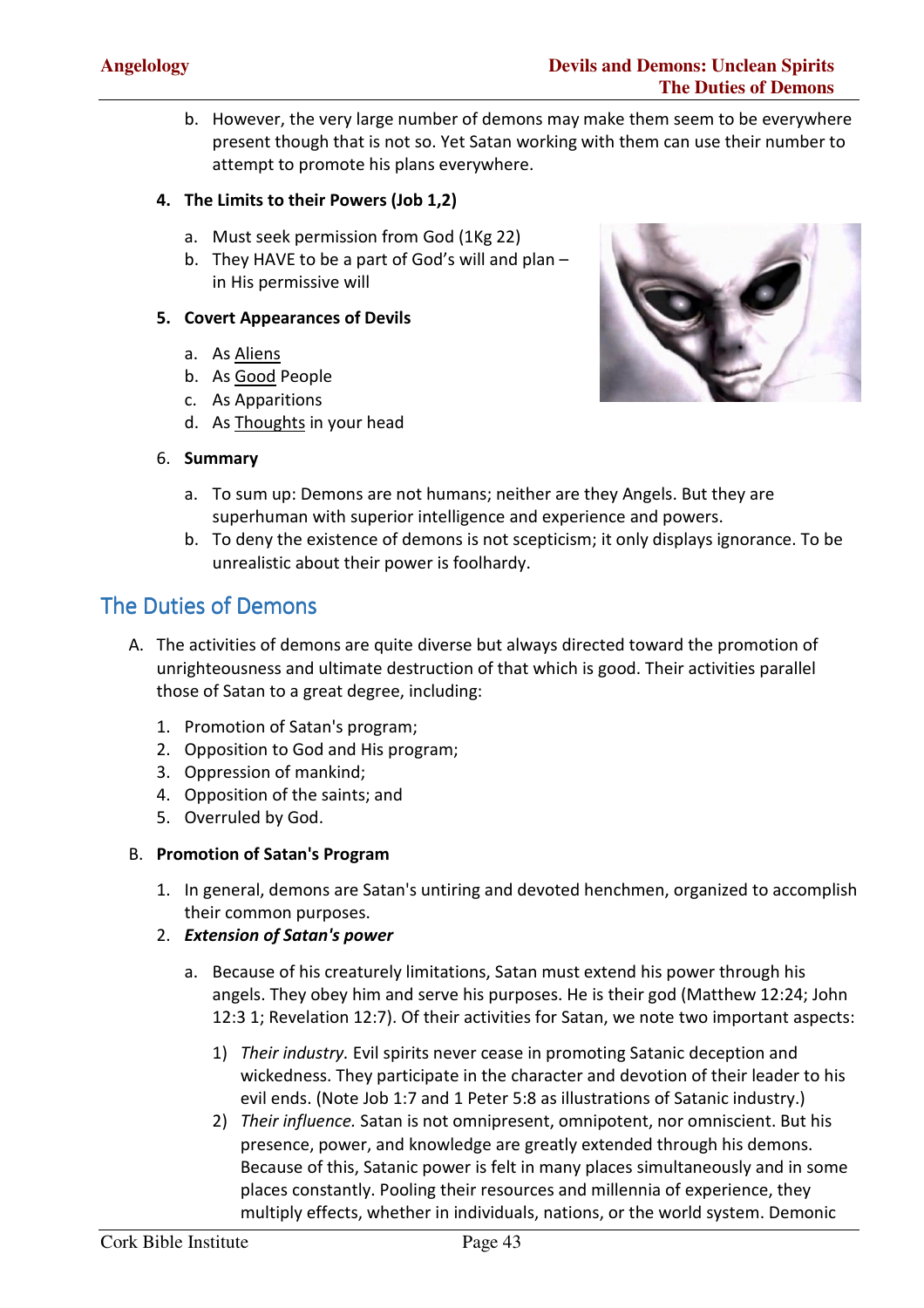cooperation is evident several places in Scripture (Matthew 12:26, 45; Luke 8:30; 1 Timothy 4:1).

#### 3. *Expression of Satanic philosophy*

- a. *In individuals.* To cause men to walk according to the philosophy of this world and according to the prince of the power of the air, demons must be actively involved in the process (Ephesians 2:1-2). The promotion of fleshly desires, sensual pleasures, pride, and materialism comes from a Satanic-demonic world system (John 16:11; 1 John 2:16).
- b. *In political governments.* Satan and his demons are working behind the scene in determining the philosophy, course, and actions of world powers (Daniel 10:13, 20). Often governmental policies opposing the spread of the gospel can be traced to demonic influence.
- c. *In the world system.* IN every CULTURE! A spiritual world system extends Satan's influence through demons and men. To control the world, demons organize and cooperate in large-scale warfare under Satan, their leader (Matthew 12:26; John 12:31; 14:30; 16:11; Ephesians 6:11-12; 1 John 5:19).

#### C. **Opposition to God and His Program**

- 1. Satan and his demons are opposed primarily to God and secondarily to man in the following ways:
	- a. Promoting rebellion;
	- b. Positing slander;
	- c. Promoting idolatry;
	- d. Rejecting grace; and
	- e. Promoting false religions and cults.
- 2. *Promoting \_\_\_\_\_\_\_\_\_\_\_\_\_\_\_\_\_\_*
	- a. After their original rebellion against God, Satan and the demons have continued to promote a spirit of rebellion among men. Satan started with the first man (Genesis 3), successfully involving him in rebellion. His final man, the Antichrist, heads the list of rebels among men. He is "*that man of sin …, the son of perdition; Who opposeth and exalteth himself above all that is called God, or that is worshipped; so that he as God sitteth in the temple of God, shewing himself that he is God*." (2 Thessalonians 2:3-4). Demons, deceiving men, gather them together to wage war against God in the Great Tribulation (Revelation 16:14). They cause men to become so entrenched in rebellion that even in the face of the wrath of God through demons, they do not repent of their evil works or of worshiping demons (Revelation 9:20-21).

#### 3. *Positing \_\_\_\_\_\_\_\_\_\_\_\_\_\_*

- a. Sharing in the character of the devil ("slanderer"), demons undoubtedly participate in his slandering work, including:
	- 1) *Slandering God.* From the beginning, the devil slandered the goodness of God before man (Genesis 3:1-5). He would yet cause men to blame God for all the restriction on free expression and for the existence of evil in the world (Romans 3:5-8; 6:15; 9:14, 19; James 1:13).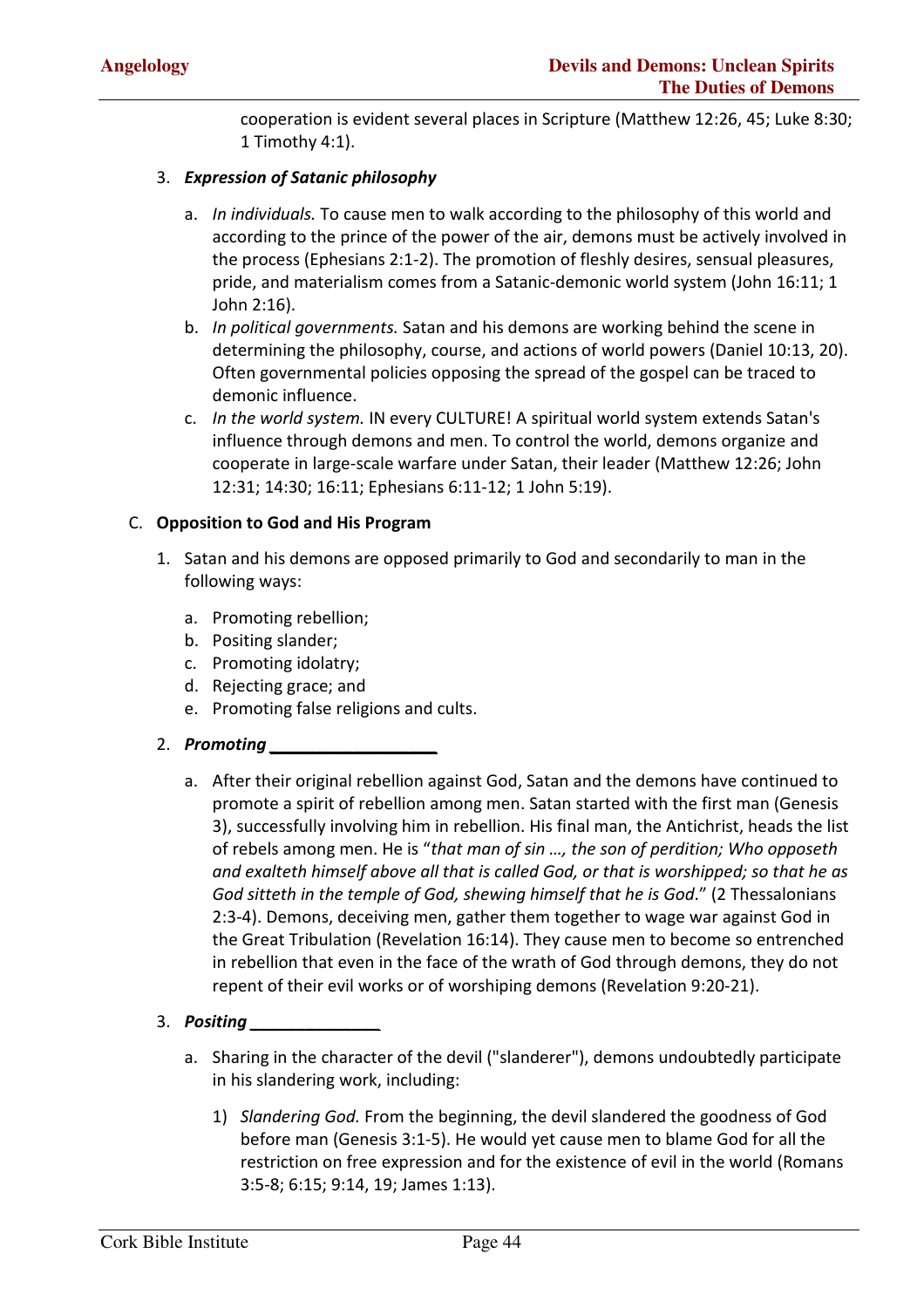- 2) *Slandering men.* Satan slanders men before God (Job 1:9, 11; 2:4-5; Zechariah 3:1; Revelation 12:10). Since Satan's angels are mentioned in the context of his slandering of the saints, it is probable that they are also involved in the process, either in gathering information or in pressing the charges (Romans 8:33, 38-39; Revelation 12:9).
- b. Since demons are able to affect the thoughts of the mind, they may cause selfincriminating and condemning thoughts. The answer to any condemnation is found in Christ's advocacy for the believer (1 John 2:1-2) and in genuine confession and resultant cleansing (1 John 1:9).

#### 4. *Promoting \_\_\_\_\_\_\_\_\_\_\_\_\_\_\_\_*

- a. The Bible points to demons as the dynamic behind idolatry. In turning men from God, Satan and his hosts often turn them to idols. The Hebrew Old Testament clearly reveals demons promoting and receiving the worship given to idols (Leviticus 17:7; Deuteronomy 32:17; Psalm 96:4-5; Isaiah 65:11). Israel mingled with the nations and were infected by their practices, *"And they served their idols: which were a snare unto them. Yea, they sacrificed their sons and their daughters unto devils, ... whom they sacrificed unto the idols of Canaan: and the land was polluted with blood." (Psalm 106:36-38).* As a result, they polluted the land, became unclean in their practices, and played the harlot (vv. 38-39).
- b. The same is true in the New Testament. Denying, as does the Old Testament, the reality of other gods or any genuineness of idols, Paul says *"the things which the Gentiles sacrifice, they sacrifice to devils, and not to God: and I would not that ye should have fellowship with devils." (1 Corinthians 10:20).* The Corinthians formerly had been *"Ye know that ye were Gentiles, carried away unto these dumb idols" (1 Corinthians 12:2).* Demons will promote idol worship on a wide scale during the reign of Antichrist in the Great Tribulation (Revelation 13:4, 15; see also Revelation 9:20).

#### 5. *\_\_\_\_\_\_\_\_\_\_\_\_\_\_\_\_\_\_ Grace*

- a. Satan and demons abhor God's grace. Incapable of repentance or of being saved themselves, they do not understand grace, nor do they want men to understand it. Therefore they hide, cloud, and twist God's grace in Salvation and distract men to lies.
- b. Satan seems to have instigated or encouraged Cain to refuse to offer the blood of a substitute sacrifice and to offer, through his works, the fruit of a cursed earth (Genesis 4:1-7; see also 1 John 3:12).
- c. Satan undoubtedly uses demons to blind the minds of the unsaved, to keep them from seeing God's Salvation by grace through faith in His Son (2 Corinthians 4:3-4). So he misconstrues the true purpose of the Mosaic Law (2 Corinthians 3:6-7, 13-14; Galatians 2:21-3:1) by "bewitching" through false teachers. Demons cause men to depart from the truth of grace and promote doctrines of works-righteousness (1 Timothy 4:1-8), of self-advancement through angelic intermediaries (Colossians 2:18- 23), and of lawlessness (2 Peter 2:1-2). All their teachings are anti-Christ, denying that the Lord Jesus is the God-man, a genuine substitute sacrifice for the condemning sin of man (1 John 2:22; 4:1-4).

#### 6. *Promoting false religions and cults*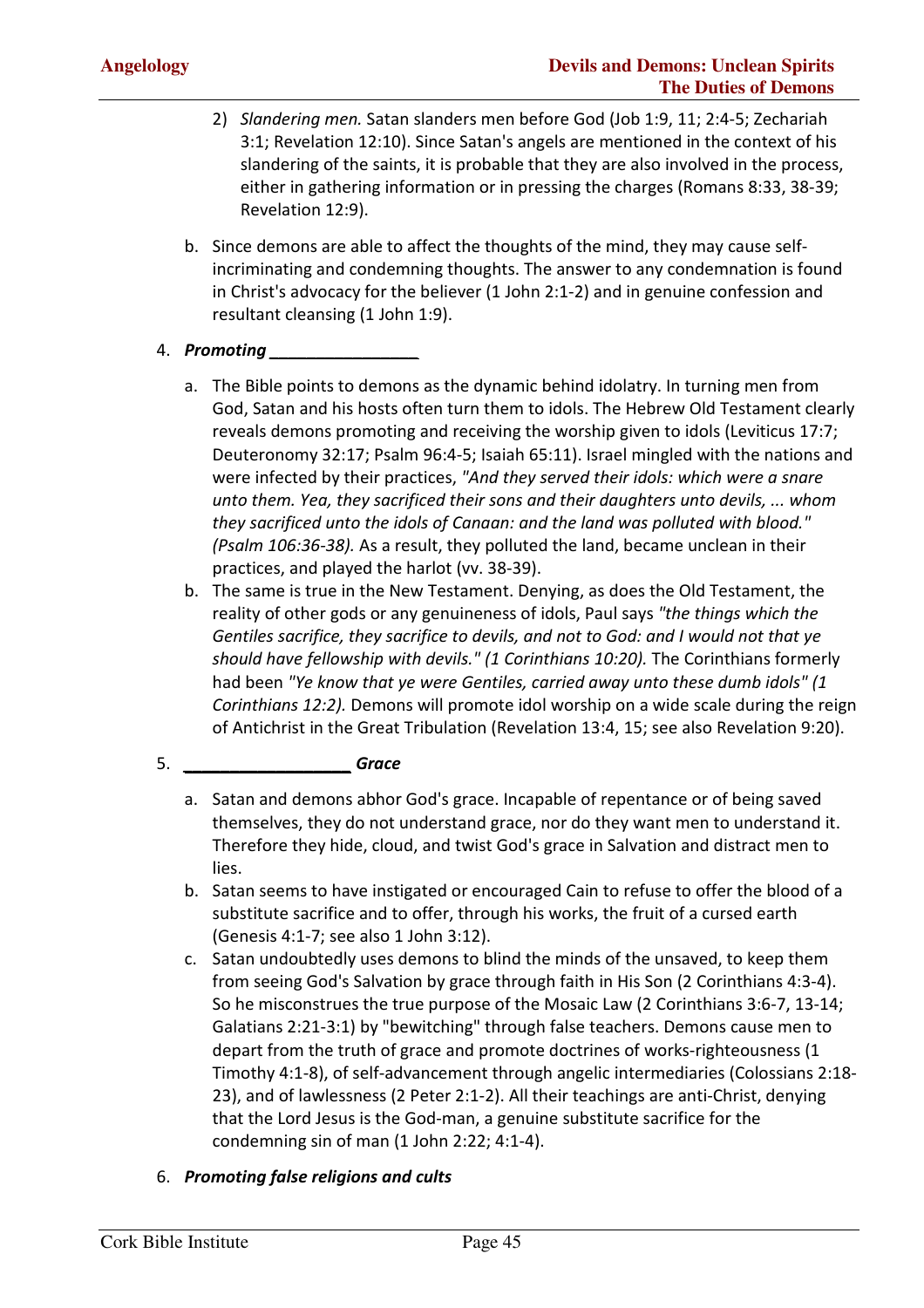- a. In promoting his lie, Satan and demons work inside and outside true Biblical religion, including:
	- 1) *World religions.* Satan and his demons will encourage all sorts of errors to keep men from God and His grace. In primitive religions where magic, superstition, and worship of evil spirits are key factors, demons provide the power to keep men enslaved.
	- 2) *Cults of Christendom.* Perversions of the scriptural view of the Person of Christ, His atonement, the method of Salvation, and the essence of the Christian life cause divisions among so-called Christians. John warns believers to test the spirits, whether they be of God or of Satan (1 John 4:1-4). We are not to have a completely open mind in religious matters. Demonism is the cause for many such divisions and cults, and sound Biblicism is the cure.
- b. The New Testament warns us against heresies and cults that distort the truth while retaining some of it (2 Corinthians 11:13, 15, 22-23; Galatians 1:6-8; Colossians 2:18- 23; 1 Timothy 4:1-4).

#### *7. Temporarily promoting \_\_\_\_\_\_\_\_\_\_\_\_\_\_*

- a. Satan seeks the destruction of all that is worshipped (2Thes 2:4).
- b. He is not so foolish to only want creation to worship him he knows he is only going to be destroyed in the end. He knows he will be defeated. He is not delusional.
- c. He really and only seeks to destroy the worship of the true God. Because he believes that ONLY THEN can Satan's bitterness be satisfied
- d. So, Satan uses every avenue to get mankind to turn away from ANY dependence upon God – false religions, AND atheism – they both are means to a destructive end!

#### D. **Oppression of Mankind**

- 1. Demons act toward men in deceptive, degrading, and destructive ways. Though at times they may seem to promote some good, they are merely distracting from the best to promote evil in the end. In their opposing God and promoting Satan's program, they really oppress mankind. Some idea of this truth shows up in the previous sections of this chapter. A few specifics here demonstrate their malevolent treatment of man, including:
	- a. Distressing through nature;
	- b. Degrading man's nature;
	- c. Distracting from the truth;
	- d. Disabling the body;
	- e. Deranging the mind;
	- f. Driving to injury;
	- g. Destroying life; and
	- h. Dominating individuals.

#### 2. *Distressing through nature*

a. Sometimes Satan and demons may use natural phenomena to afflict men. Satan may have used demons to cause injury and death in Job's family (Job 1:12, 16, 19; 2:7).

#### 3. *Degrading man's nature*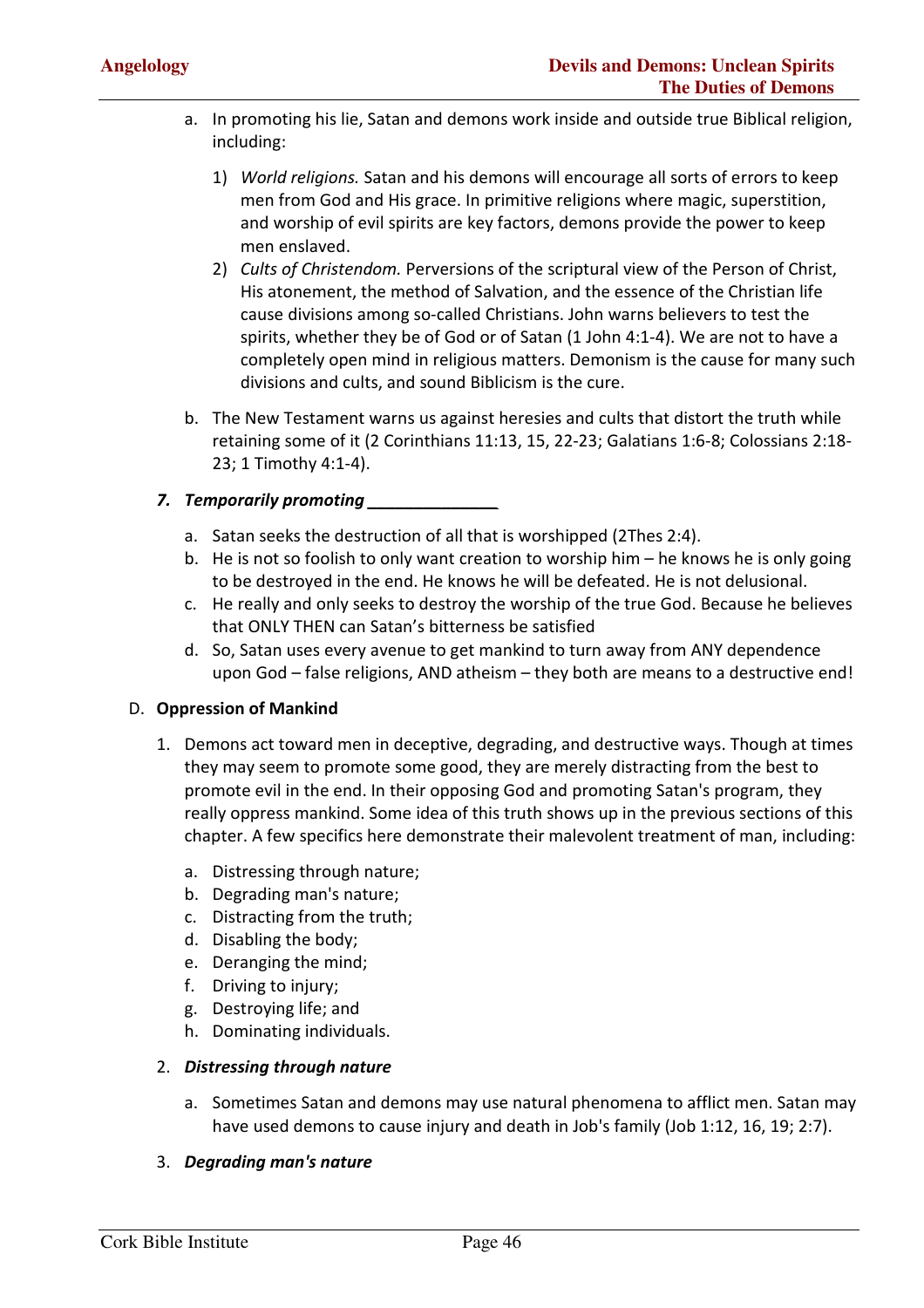a. Through the promotion of base desires and the philosophy of self-centeredness, demons degrade men made in the image of God (Ephesians 2:1—3). Immorality and degradation of God-given powers follow when demons lead men from God to idolatry and corrupt humanism (Romans 1:18—32). Clinical evidence substantiates that demon-influenced persons have considerable difficulty with a healthy self-esteem.

#### 4. *Distracting from the truth*

a. Demons blind men to spiritual truth in Christ and distract them to perversions of the truth (2 Corinthians 4:3-4; 1 Timothy 4:1-4; 1 John 4:1-4). They will often promote what seems good in religion, behaviour, philosophy, science, and economics to accomplish their evil purposes. The promotion of humanism can be a form of idolatry (Romans 1:23). Occupation with worldly possessions and comforts stems from a world-philosophy promoted by demons (Ephesians 2:1-3). Some benefits may come to mankind through a future ecumenical religion called Babylon (Revelation 18:9-19), but its true effect upon men is destructive (Revelation 18:13, 23-24; 19:2). The cause of this destruction is tied to demon activity (Revelation 18:2-3).

#### 5. *Disabling the body*

- a. Demons may cause many sorts of physical ailments and injuries, for examples:
	- 1) *Dumbness* (Matthew 9:32-33; 12:22; Mark 9:17-29).
	- 2) *Blindness* (Matthew 12:22).
	- 3) *Deformity* (Luke 13:11-17). Note that her trouble was attributed to "a spirit" (v. 11) who was regarded as an agent of Satan (v. 16).
	- 4) *Seizures* (Matthew 17:15-18). The term describing the boy in Matthew is "moonsmitten," but the parallel passages describe the effects of the malady. Mark 9:20 states: "the spirit threw him into a convulsion, and falling to the ground, he began rolling about and foaming at the mouth." Luke 9:39 says, "a spirit seizes him, and he suddenly screams, and it throws him into a convulsion with foaming at the mouth, and as it mauls him, it scarcely leaves him."
- b. The Bible does not attribute all physical ailments to demons, but it clearly distinguishes natural ailments from demonic ailments (Matthew 4:24; Mark 1:32, 34; Luke 7:2 1; 9:1).

#### 6. *Deranging the mind*

- a. Certain mental disorders stem from demonic influence and control. Again, not all mental illnesses result from demon activity.
- b. *Insanity*. Withdrawal, nudity, moroseness, filth, and compulsive behaviour seemed to characterize the maniac of the Gerasenes (Luke 8:27-29). After Christ cast out the demons, he was "sitting down at the feet of Jesus, clothed and in his right mind" (v. 35).
- c. *Suicidal mania*. A demon who controlled a boy from childhood often threw him "both into the fire and into the water to destroy him" (Mark 9:22). A few modern cases of suicidal tendencies are recorded by many missionaries.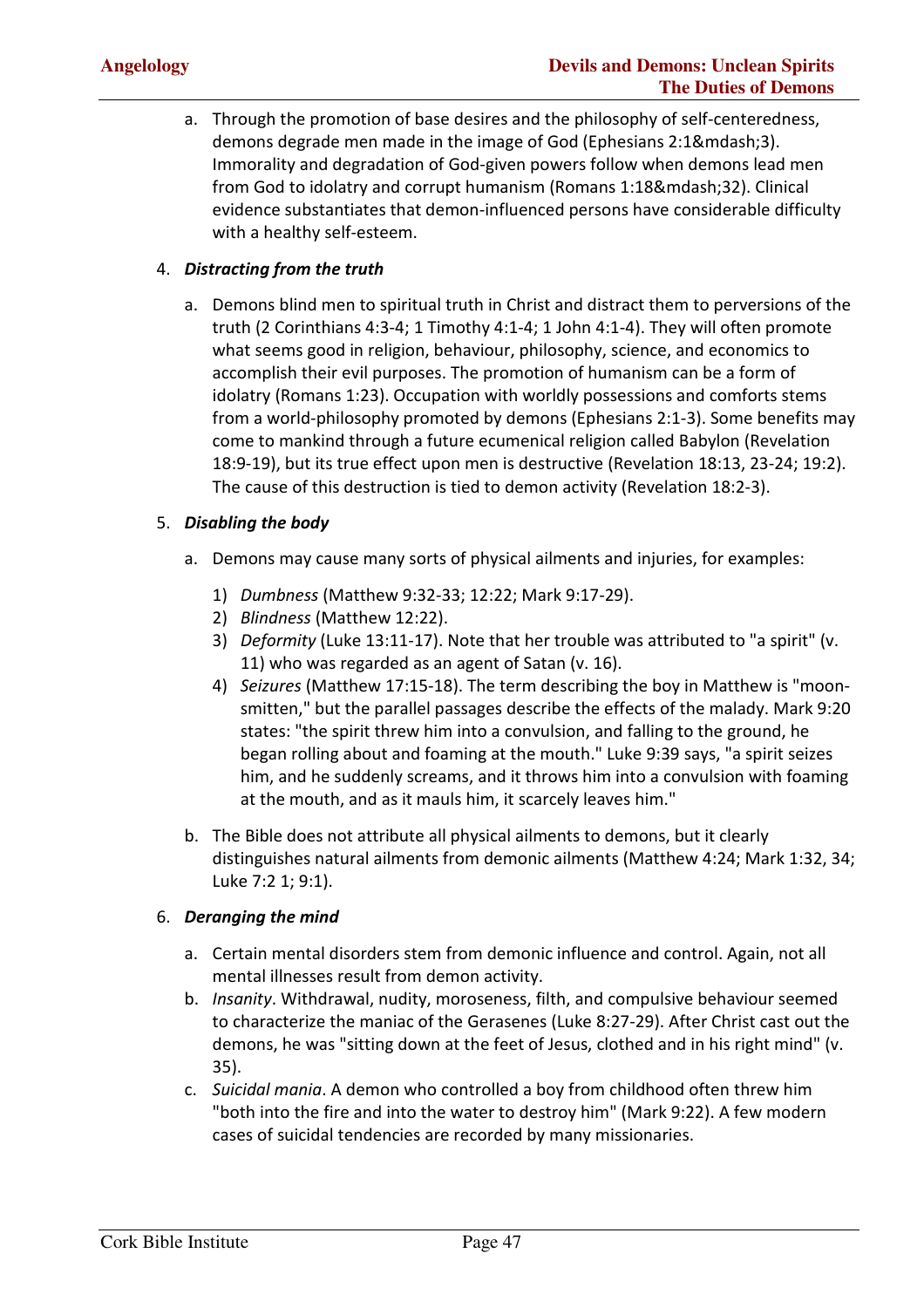#### 7. *Driving to injury*

a. One demoniac kept gashing himself with stones (Mark 5:5). Another was thrown into the fire and water for destruction (Mark 9:22). The same boy was repeatedly mauled by a demon (Luke 9:39).

#### 8. *Destroying life*

a. Demons may move men to destroy human life (Revelation 18:2, 24), or they may directly slaughter men (Revelation 9:14-19).

#### 9. *Dominating individuals*

a. Through demon possession, Satan's agents control certain men at will to use them in any way-in the promotion of immorality, false religions, the occult practices, and other deceptions. Some of these cases are listed above. Other examples may be found in the Antichrist (2 Thessalonians 2:7-18), Simon (Acts 8:9-24), Elymas (Acts 13:8-11), and a certain "slave-girl" in Philippi (Acts 16:16-19).

#### E. **Opposition of the Saints**

- 1. In opposing God, Satan and demons together attack believers. The activity of demons is so intimately and inseparably bound up with their prince-leader that their work and his is identified rather than differentiated.
- 2. So when Jesus healed those who were oppressed by the devil (Acts 10:38), He was involved in delivering men from devils (Matthew 4:23,24; Mark 1:32; Luke 7:21). Certain activities against believers are traced to demons.
- 3. It may surprise some that more than sixteen passages of the New Testament speak of demonic opposition to believers in Christ.
	- a. Against believers in general;
	- b. Against individuals; and
	- c. Against the church.

#### 4. *Against believers in general*

- a. We wrestle, struggle "*not against flesh and blood, but against principalities, against powers, against the rulers of the darkness of this world, against spiritual wickedness in high places*." (Ephesians 6:12). These forces are arrayed against us to accomplish "*the wiles* (schemes) *of the devil*" (v. 11). Satan and demons are constantly conniving to discourage and defeat the saints in their individual and corporate life and ministry.
- b. Paul does not say that all our struggle with evil comes immediately from demons. Much of it stems from our own evil natures within (Romans 7:21-24; James 1:14-15) and the world of men about us (Ephesians 2:2-3; 1 John 2:15-17). But we must recognize the great unseen hosts of evil spirits arrayed against us and prepare for battle by putting on the whole armour of God (Ephesians 6:11).

#### 5. *Against individuals*

- a. Demons against individuals in the following ways:
- b. *Attacking confidence and commitment*. The armour of God reflects the kind of attack we may expect. Ephesians 6:14-18 suggests that Satan and demons hit us at the basis of our usefulness for God. If confidence in God's truth and our standing in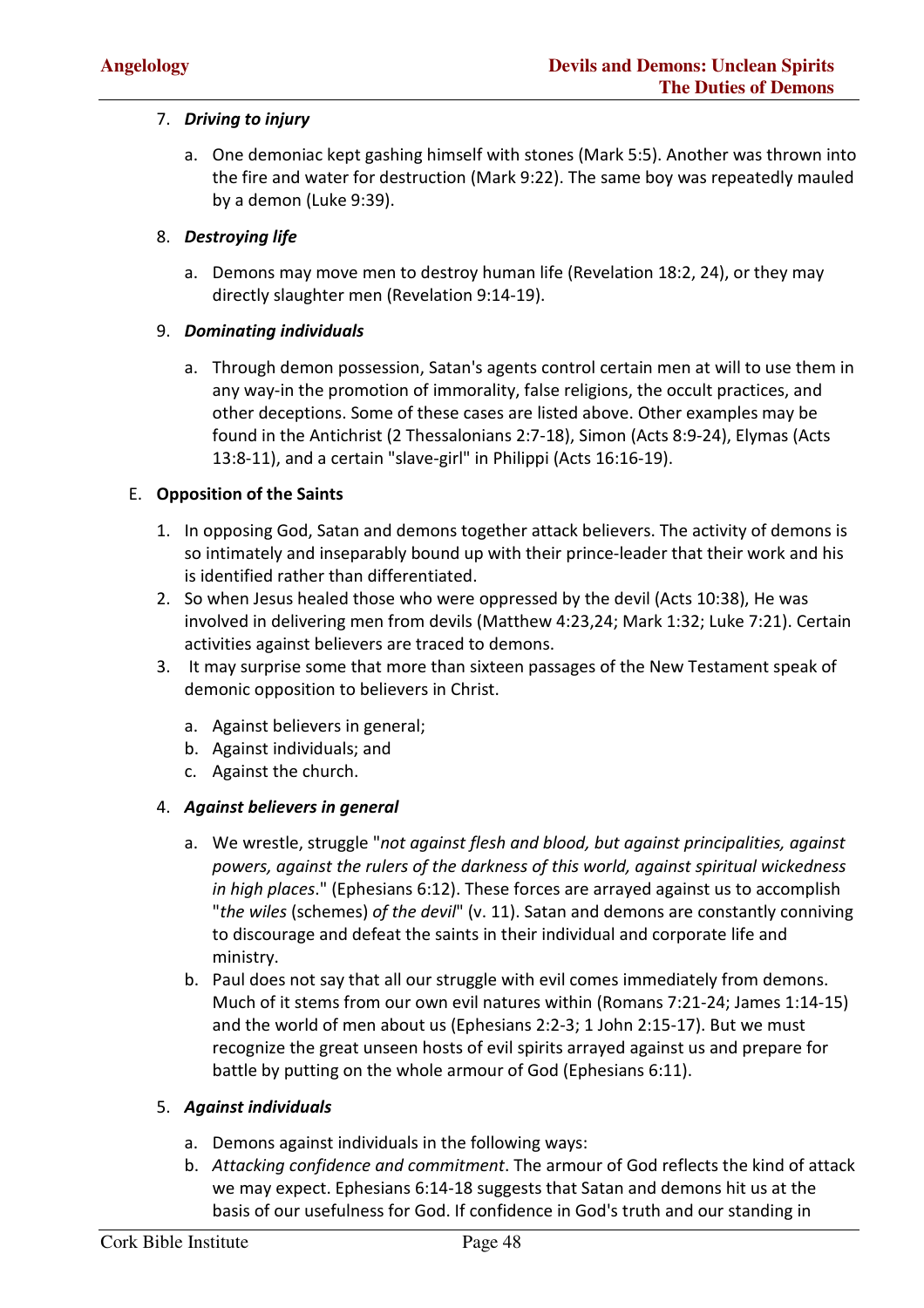Christ can be shaken, we have no experiential ground for victory (v. 14). The shield of faith not only gives us assurance of victory, but purpose and perspective for Christian service (v. 16). It answers slanders and temptations and enables us to prepare and participate in the spreading of the gospel of peace (v. 15). We need all of God's armour.

- c. *Tempting to sin*. Satan moved David to put confidence in human resources; so he numbered Israel (1 Chronicles 2 1:1-8). Demons may encourage the same type of thing. They appeal to the flesh of believers and encourage selfish and lustful desires (1 Chronicles 5:1-5; Ephesians 2:2-3; 1 Thessalonians 4:3-5; 1 John 2:16). Christ warns the church in Pergamum about Satan's influence and the sin of idolatry and immorality (Revelation 2:12-14). The same type of warning also came to Thyatira, where demonic influence in idolatry also led to immorality (Revelation 2:20-24). In general, through the world system, they tempt to pride, covetousness, and expression of passion (1 Timothy 3:6; 1 John 2:16).
- d. *Inflicting maladies*. Satan probably used demons to afflict Job to get him to turn against God (Job 2:7-9). Satan afflicted Paul with a "thorn in the flesh." This physical difficulty or sickness (some suggest eye trouble or malaria) Paul termed "a messenger [angel] of Satan" (2 Corinthians 12:7). Most likely a demon caused his affliction, but only under God's permission, as with Job (see vv. 7-9).

#### 6. *Against the church*

- a. Satan and demons seek to oppose the main purposes of the body of Christ. She is to glorify God, extend the gospel, and edify herself in God's truth (Matthew 28:18-20; Ephesians 4:7-11). God would demonstrate to angelic forces His wisdom in and through the church (Ephesians 3:10). These *"rulers ... and authorities in heavenly places"* could include demons as well as the holy angels. We could expect demons to seek to frustrate these purposes. In fact, the Lord Jesus promised that He would build His church despite the opposition of the authorities of the unseen world (*"gates of hell,"* Matthew 16:18). Demons against the church in the following ways:
	- 1) Creating divisions;
	- 2) Countering the gospel ministry; and
	- 3) Causing persecution.
- b. *\_\_\_\_\_\_\_\_\_\_\_\_\_\_\_\_\_\_\_\_\_\_\_\_\_\_\_\_\_\_\_\_\_\_\_\_*
	- 1) The Holy Spirit established the body of Christ in unity (Ephesians 4:4-6). The church is to maintain the spirit of unity in the bond of peace (Ephesians 4:3). Demons would divide and defeat unified efforts in the church, whether locally or universally in the following ways:
	- 2) *Demons promote doctrinal divisions*. They speak through false teachers or fadists (1 Timothy 4:1-3). They generally deny or cloud the genuine deity, the genuine humanity, or the substitutionary sacrifice of Christ with its appropriation by faith (1 John 4:1-4). They hold to "a form of godliness, although they have denied its power" (2 Timothy 3:5). They also oppose the truth as did the demon-inspired Jannes and Jambres, court magicians of Pharaoh (v. 8). They may promote legalistic asceticism (1 Timothy 4:3-4, 8) or promote liberalism (2 Peter 2:1-2). God's servants should gently teach and correct them and their followers that "they may come to their senses and escape from the snare of the devil" (2 Timothy 2:26, cf. vv. 24-26).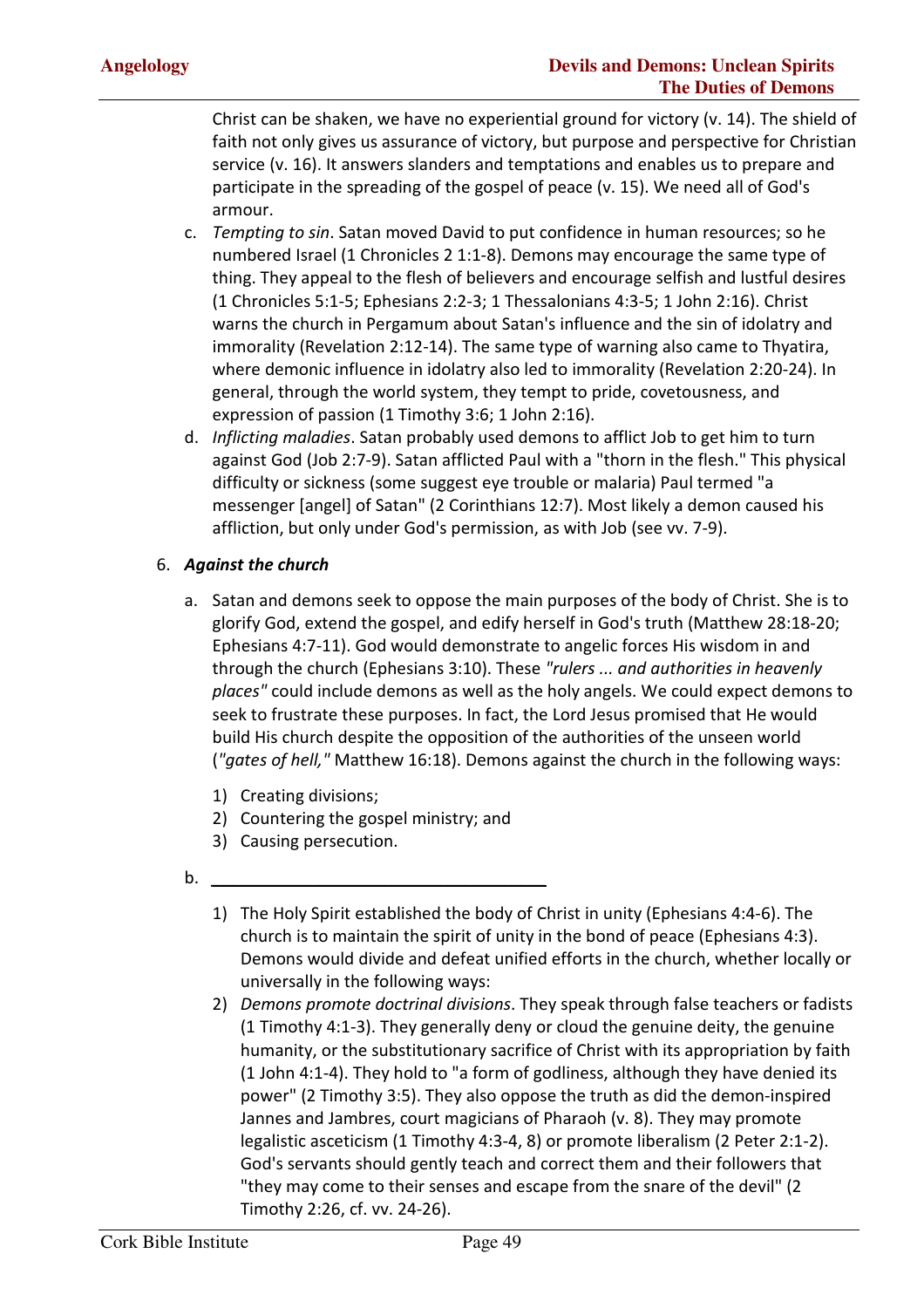- 3) *Demons may promote practical divisions*. Jealousy and selfish ambition, arrogance and false practice reflect demonic wisdom (James 3:14-16). Demons accomplish their purposes through their toehold in our old, sinful nature (Galatians 5:19-21, 26). They cause believers in carnal wisdom to rally around God's servant and not Christ (1 Corinthians 3:1-4). They would create hard feelings toward a sinning brother or differences of opinion as to his treatment (2 Corinthians 2:5-11). Resentment or lack of full forgiveness may stem from their work. Their strategy is "divide and conquer."
- c. *\_\_\_\_\_\_\_\_\_\_\_\_\_\_\_\_\_\_\_\_\_\_\_\_\_\_\_\_\_\_\_\_\_\_\_\_\_\_\_\_\_\_\_\_\_\_\_\_\_\_\_\_\_\_\_\_\_\_\_\_*
	- 1) Demons seek to hide the gospel message from lost sinners. So they blind their minds (2 Corinthians 4:3-4) and pervert the gospel.
	- 2) They seek to hinder the gospel minister from performing his responsibilities (1 Thessalonians 2:17-18). As a result, they sometimes promote misunderstandings (vv. 2-16). Their influence extends to controlling the attitude of local and national governments so as to resist the gospel ministry (2 Corinthians 4:3). The title "world forces" may suggest this (Ephesians 6:12). World leaders crucified Christ (1 Corinthians 2:7-8).
	- 3) Believers are to pray for deliverance from such powers so that the message and ministry may spread rapidly to God's glory (2 Thessalonians 3:1-2).
- d. *\_\_\_\_\_\_\_\_\_\_\_\_\_\_\_\_\_\_\_\_\_\_\_\_\_\_\_\_\_\_\_\_\_\_\_\_\_\_*
	- 1) Christ warned the church in Smyrna of Satanic persecution that would imprison some of them and cause tribulation and possibly death (Revelation 2:8-10).
	- 2) Demons would be involved in this. They often promote persecution from religious sources, such as "a synagogue of Satan" (v. 9). Some may think that in opposing true believers they are doing God a service (John 16:1-3). In the last great apostate ecumenical religion, demons will move men to persecute and kill true believers (Revelation 18:2, 24).

#### F. **Overruled by God**

- 1. Despite the intentions of Satan and his demons, their activity is often overruled by God to the accomplishing of His glory and our good in the following ways:
	- a. In disciplining the believer;
	- b. In defeating the ungodly; and
	- c. In displaying God's righteousness.

#### 2. *In disciplining the believer*

- a. In this action, God is not doing evil that good may come. Rather, He is allowing responsible moral persons, though evil, to work their desires; and yet His sovereignty so limits and controls them and their effects that His good purposes are accomplished despite them in the following ways:
	- 1) *Correcting defection*. Hymenaeus and Alexander were "delivered over to Satan, so that they may be taught not to blaspheme" (1 Timothy 1:19-20). The incestuous Corinthian was delivered "to Satan for the destruction of his flesh, that his spirit may be saved in the day of the Lord Jesus" (1 Corinthians 5:5, cf. vv. 1-5).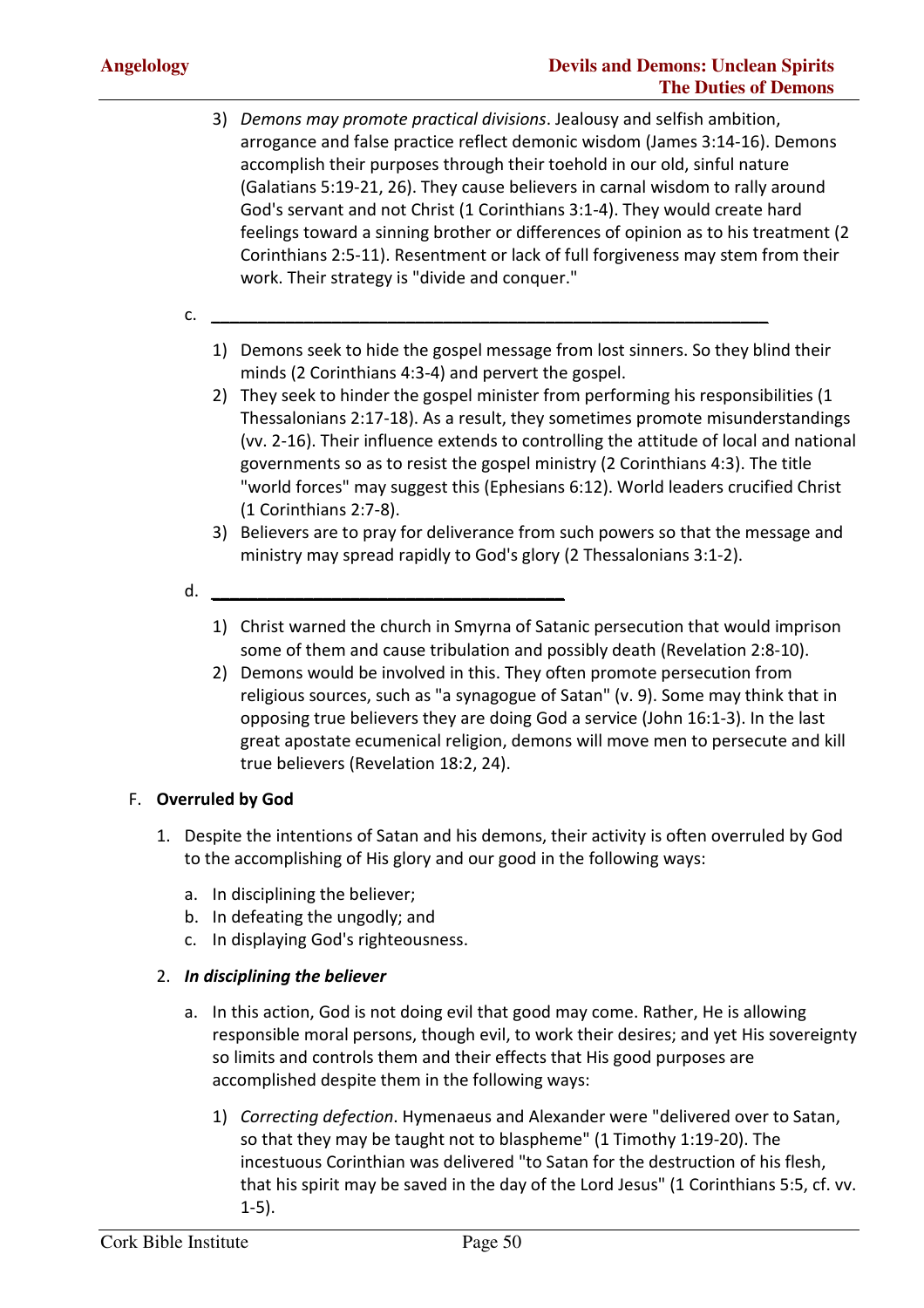- 2) *Creating discernment*. Job had to learn of the greatness and goodness of God through suffering induced by Satan. He did not understand that God works in the believer's life by grace and that suffering is not always recompense for evil. He learned that trusting God through all trials was true wisdom (Job 40:1-3; 42:1-6). He also later learned of the great invisible battle between God and Satan and his armies, in which Job was the prime human contributor to God's glory.
- 3) *Cultivating dependence*. Paul prayed that his "*thorn in the flesh*," a "*messenger of Satan*," might be removed (2 Corinthians 12:7). Receiving adequate answer in three unsuccessful attempts, he submitted to God's purpose. It was to prevent his boasting of privilege and to cultivate further dependence upon God's strength instead of relying upon his own (vv. 9-10).

#### 3. *In defeating the ungodly*

- a. God led wicked Ahab to death through the mouth of a lying prophet energized by a lying spirit (1 Kings 22:20-23, 37-38). However, God warned Ahab of the lying prophet through a true prophet (vv. 24-28). Ahab still chose to follow the lie.
- b. Demons will lead rebellious armies of men against God in the war of Armageddon, where great slaughter awaits them (Revelation 16:13-16).

#### 4. *In displaying God's righteousness*

- a. God's righteous Son demonstrated His power over all wicked forces as He cast out demons Himself and through His disciples (Luke 10:17-19). Christ is the One who overpowers "the strong man" and releases the captives (Matthew 12:28-29). His teaching was backed by His authoritative miracles when demons obeyed Him (Mark 1:27).
- b. God's righteous judgment will be displayed in the final defeat of Satan and demons when they are consigned to the lake of fire prepared for them (Matthew 25:41; Revelation 20:10). The cross of Christ and the lake of fire vindicate God's permitting their existence and activity. Through their punishment, God will demonstrate the futility of evil, its exceeding wretchedness, and its ultimate defeat.

#### G. **Summary**

- 1. Demons' activities range widely. Basically, they promote Satan's program of the lie, extending his power and promoting his philosophy. As does Satan, they oppose God and His program by promoting rebellion, positing slander, promoting idolatry, reject ing grace, and fostering false religions and cults. In their wickedness and cruelty they oppress mankind, distressing them through natural phenomena, degrading man's nature, distracting from truth, afflicting the body, causing mental problems, driving men to injury, destroying life, and dominating through possession.
- 2. They oppose believers by waging spiritual warfare on all fronts. They seek defeat of individuals through attacking confidence, tempting to sin, and inflicting maladies. They seek the defeat of the church through creating divisions, countering the gospel ministry, and causing persecution. In all these activities, God's sovereignty and grace overrules, using them to discipline the believer, defeat the ungodly, and display God's righteousness.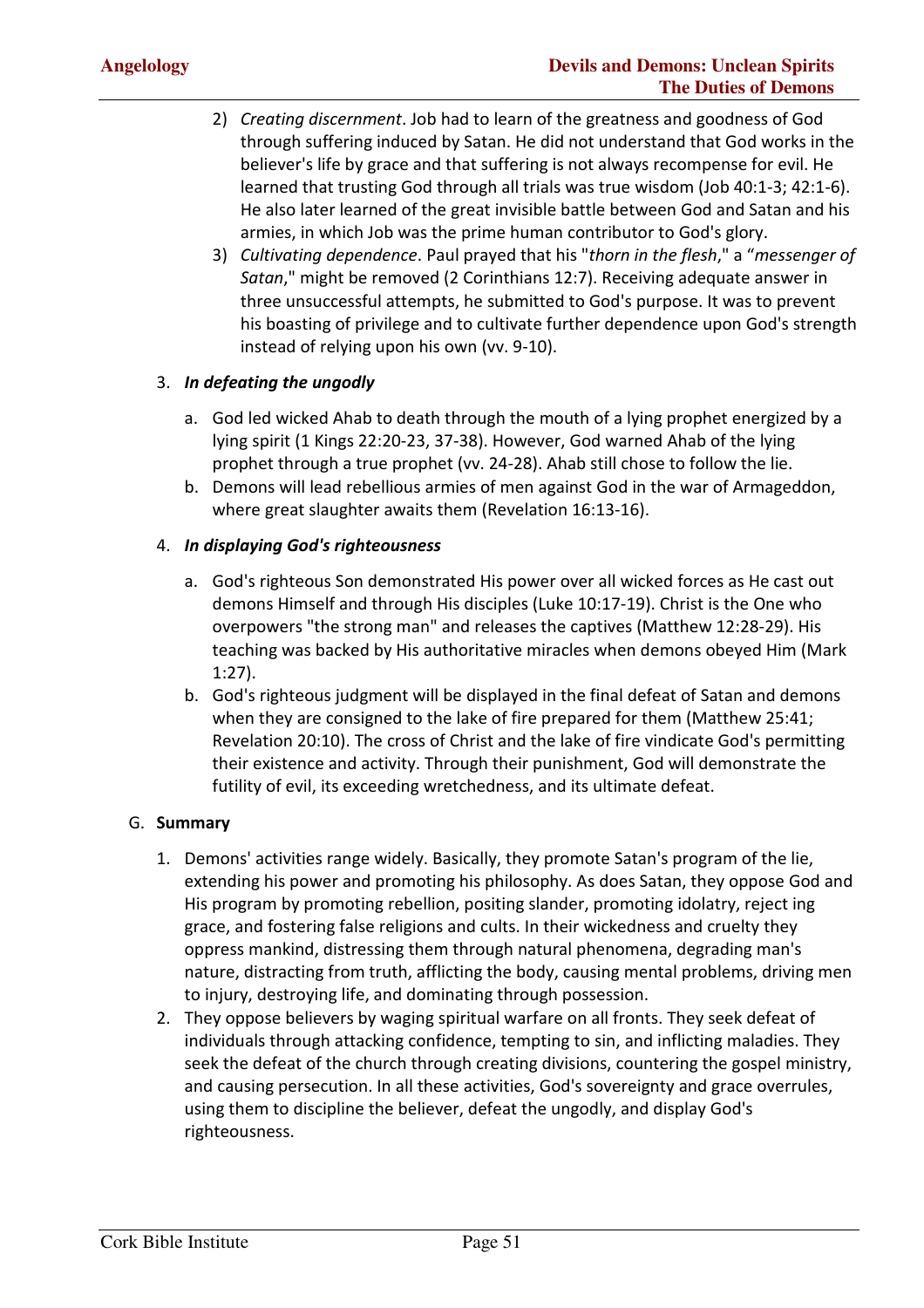#### **Domination By Demons**

- A. Humanism has deluded the human race into thinking that man is a mere product of natural forces and not affected by the spirit world. It denies humans the dignity of being made in the image of God and the reality of the degradation caused by sin. So there is no real purpose to life, and there is no need for a Saviour from sin, guilt, demonic deception and domination.
- B. Demon possession or demonization is written off as a religious fear left over from the dark ages. It is diagnosed variously as hysteria, paranoid schizophrenia, manic depression, or some other personality disorder. Some counsellors, psychologists, and psychiatrists with humanistic training and Western mind-sets have excluded demon influence and demonization from their worldview and, therefore, from their diagnoses.
- C. **The Reality of Demonization**
	- 1. It is time for Christians to shake off the chains of humanism and scientism and to face the reality of Satanic oppression and demonization. This is necessary to account for the phenomena we face and to provide help for the persons demonically afflicted.
	- 2. The reality of demon possession is clearly stated and described in the New Testament. The synoptic gospels and the preaching of the apostles recorded in the book of Acts make Christ's casting out of demons from the demonized an evidence of His deity and Messiahship (Matthew 12:22-23, 28-29; Acts 2:22; 10:38). The apostles and evangelists substantiated the truth of the gospel by miracles, which included casting out demons (Acts 5:16; 8:7; 16:16-18; 19:12). The enlightened Christian should doubt neither the historicity nor the present possibility of demonization. The Bible states, *'The Son of God appeared for this purpose, that He might destroy the works of the devil"* (1 John 3:8). Christ Himself placed demons and demonization on the same factual level of reality as His Messiahship. He claimed that the power to cast out demons was genuine and that it came from His Father (Luke 11:20).

#### D. **Frequency of Demonization**

- 1. There may be several cases in the Old Testament, but the New Testament provides sufficient evidence of the phenomena associated with demonization. It is mentioned on seventeen occasions in the gospels. Some of these references state that Christ treated many demonized persons (Matthew 8:16; Mark 1:32; Luke 4:41). The Lord Jesus treated nine specific cases:
	- a. Mark 1:21-28 (Luke 4:31-37);
	- b. Luke 8:2;
	- c. Matthew 12:22-29;
	- d. Matthew 8:28-34 (Mark 5:1-17; Luke 8:26-37);
	- e. Matthew 9:32-34;
	- f. Mark 7:25-30;
	- g. Matthew 17:14-20 (Mark 9:14-28; Luke 9:37-42);
	- h. Luke 11:14; and
	- i. Luke 13:10-21.
- 2. Christ gave authority to the twelve apostles to cast out demons, and He instructed them to do so (Matthew 10:1, 7-8). He did not limit His delegation of authority to the twelve but granted it also to the seventy disciples. They returned and reported that demons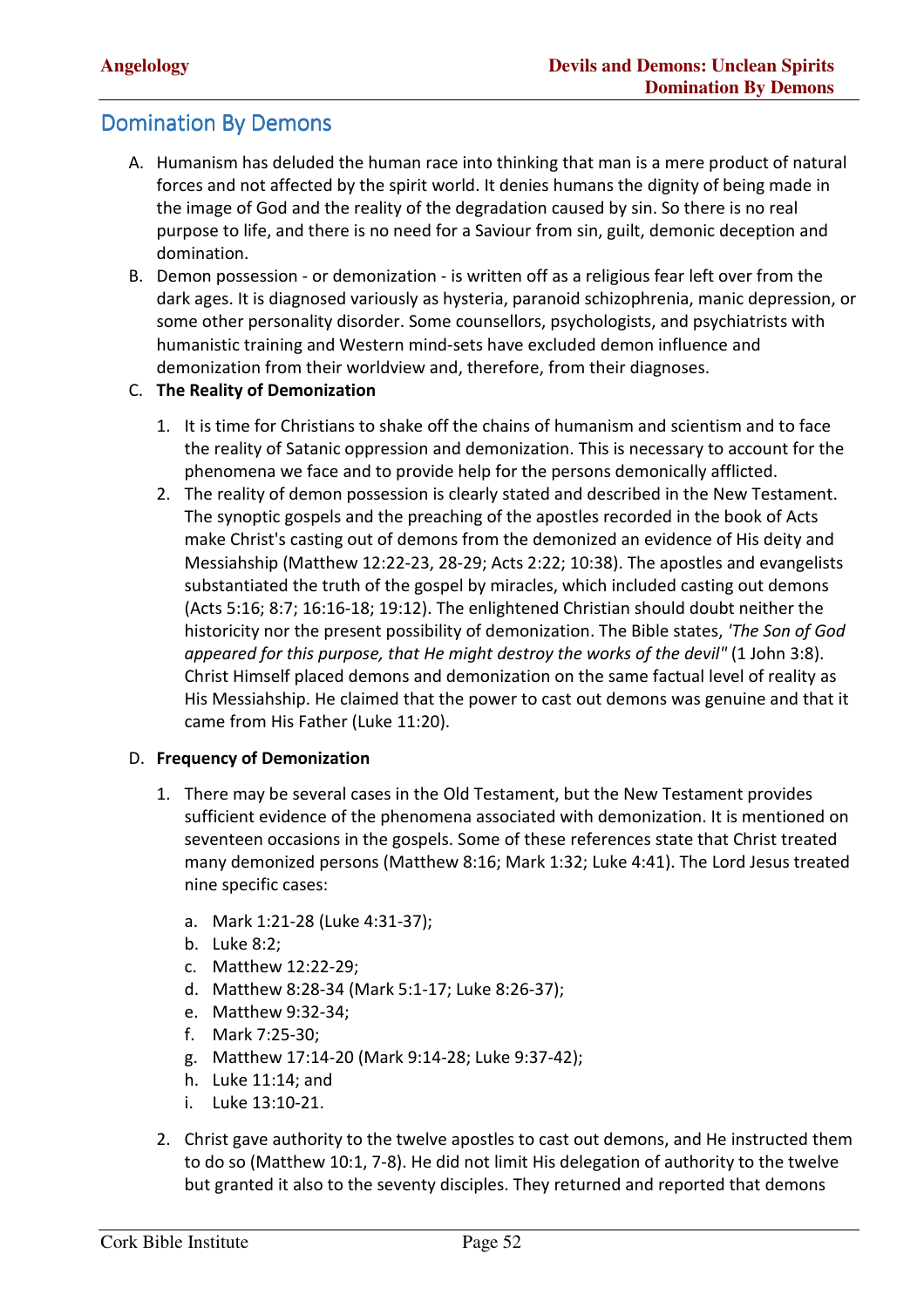obeyed them in Christ's name (Luke 10:17). However, Christ reminded them that their relationship to God was more important than the authority they exercised (Luke 10:20).

3. The book of Acts records several occasions of demonization and the casting out of demons. People brought the sick and the demonized to the apostles to be healed (Acts 5:16). The evangelist Philip saw many relieved of inhabiting demons as he preached and exercised the authority of Christ in miracles and in removal of demons in the area of Samaria (Acts 8:4-8). It may be that Elymas the magician was demonized (Acts 13:8-11). Certainly the fortune telling slave girl in Philippi was demonized, for the apostle Paul commanded the spirit to come out of her, and it left her that very moment (Acts 16:16- 19). Paul's ministry in Ephesus was marked by the removal of evil spirits (Acts 19:11-12). Certain Jewish exorcists sought to cast out demons by ritually using Christ's name, but the evil spirit spoke through the demonized man and used his body to leap upon the unbelievers, overpowering them, stripping them of their clothes, and wounding them (Acts 19:13-17).

#### E. **Character of Demonization**

1. We must start with an analysis of the Biblical information to properly understand what is involved in demonization.

#### 2. *Contribution of etymology*

- a. Etymology deals with the meaning of a word in its root and original meaning. The verb *daimonizomai* means to be possessed by a demon. We must remember that the Old English word "possessed" has the connotation of control rather than ownership.
- b. The participle from the same root, *daimonizomenos* is used twelve times in the Greek New Testament. It is used only in the present tense, indicating the continued state of one inhabited by a demon, or demonized. This participle has components to its structure. First there is root, *daiman*, which indicates the involvement of demons. Second is the causative stem, *iz*, which shows that there is an active cause in this verb. Third is the passive ending, *omenos*. This conveys the passivity of the person described as demonized.
- c. Putting it all together, the participle in its root form means "a demon caused passivity." This indicates a control other than that of the person who is demonized; he is regarded as the recipient of the demon's action. In other words, demonization pictures a demon controlling a somewhat passive human.
- d. Translating this word as "demon possessed" has caused confusion. Some take it to mean ownership. This cannot be. The demons own nothing. They are intruders and usurpers. The New restament regards them as squatters and invaders of property that does not belong to them. Actually, demons are owned by God as His creatures who are responsible to Him. This faulty translation misleads people regarding the condition of demonized persons and causes terror to the afflicted and those concerned for them.

#### 3. *Definition of demon possession (demonization)*

- a. The definition of demon possession is:
- b. The inhabiting of a human by one or more demons who exercise various degrees of control with resultant physical, psychological, and spiritual manifestations (*C. Fred Dickason*, **\_\_\_\_\_\_\_\_\_\_\_\_\_\_\_\_\_\_\_\_\_\_\_\_\_\_\_\_\_\_\_\_\_\_\_\_\_\_\_\_**, Chapter 20, Moody Press, 1995 Edition, p.198).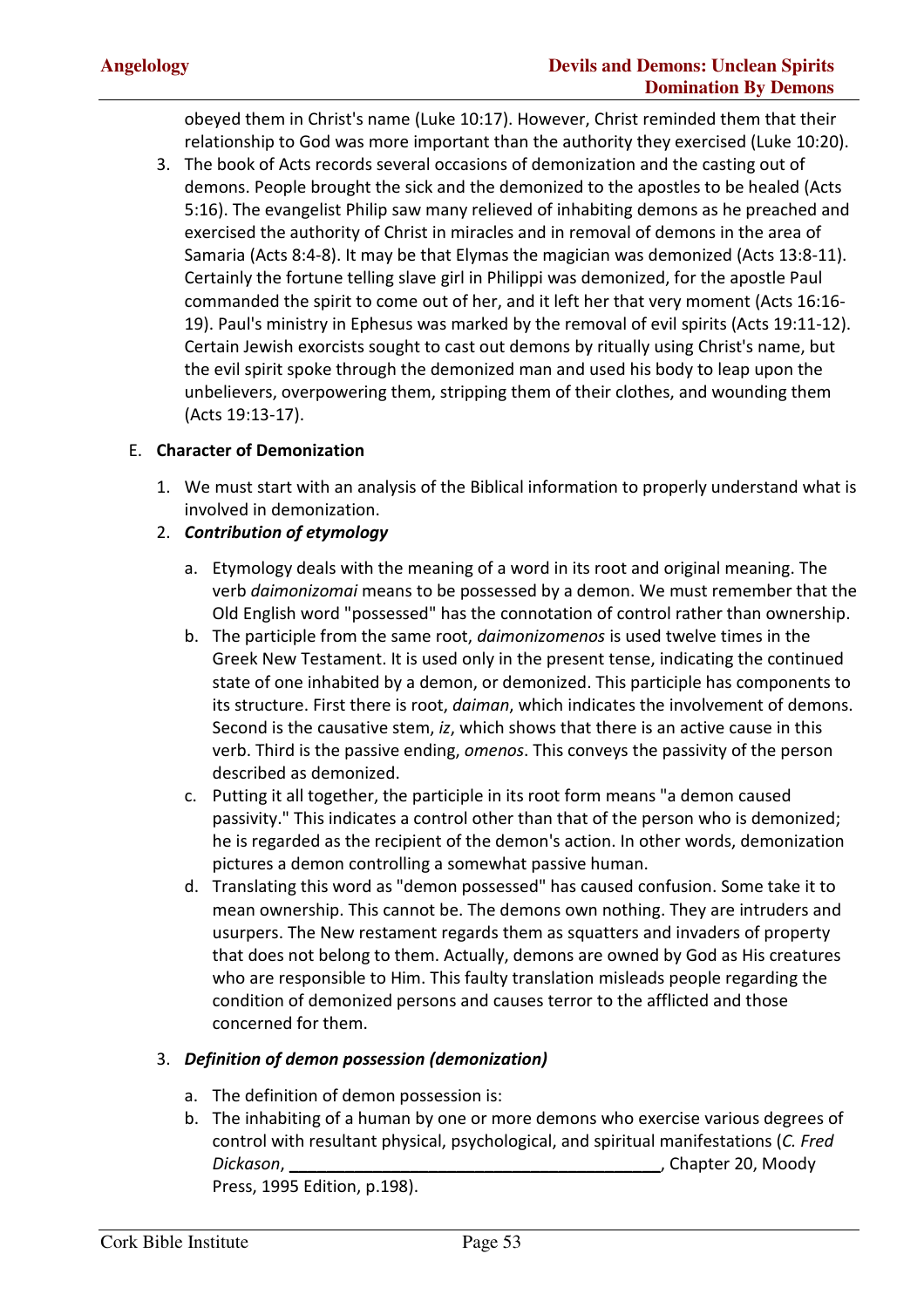c. The results may be mild - as in the case of the woman with the bent back (Luke 13:10-17) or the blind and mute man (Matthew 12:22-29) - or wild - as in the case of the maniac of the Gerasenes who was exceedingly violent and in whom there was a legion of demons (Luke 8:26-39).

#### 4. *Equivalent terms*

a. Other expressions describe demonization, such as "to have a spirit" (Luke 4:3 3, Gr., "having the spirit of an unclean demon"), "a man with an unclean spirit" (Mark 1:23), "those who were troubled with unclean spirits" (Luke 6:18), "oppressed by the devil" (Acts 10:38), "afflicted with unclean spirits" (Acts 5:16), and "cruelly demonpossessed" (Matthew 15:22).

#### 5. *The concept of inhabitation*

a. Demonization, as in the definition above, is always presented as an evil spirit inhabiting a human. This is evidenced by the expressions such as "for many demons had entered him." Here the spirit who is external to the man is seen as invading the body, most likely the control centres of the brain that affect his mind, behaviour, and physical strength (Luke 8:30).

#### 6. *Christ's description*

- a. Christ's own words vividly describe a case of demonization (Matthew 12:43-45):
- b. *"When the unclean spirit goes out of a man. ... Then it says, 'I will return to my house from which I came'; and when it comes, it finds it unoccupied ... Then it goes, and takes along with it seven other spirits more wicked than itself, and they go in and live there."*
- c. Note that He regards the demon as residing in the man as its home, a place where it lives by choice. Note also that more than one demon may inhabit a person.

#### 7. *Change of personality in the demonized*

- a. As noted, the manifestation of the demon inhabitation may be mild or severe. It may vary from mild harassment to severe subjection. Present-day counsellors have found that in some cases there may develop:
	- 1) supernatural abilities to heal;
	- 2) to speak in unlearned languages or nonsensical babblings;
	- 3) to foretell the future;
	- 4) to have predictive dreams;
	- 5) to speak with another voice;
	- 6) to work miraculous-type feats (as did the magicians of Egypt); and
	- 7) to "psychically diagnose" illnesses or troubled thought.
- b. In other cases, demonized persons may become suddenly angry. They may be driven to hurt themselves or others or become depressed and suicidal. This seems to parallel the case of the demoniac of Gadara/Gerasene (Matthew 8:28-34; Luke 8:26- 35).
- c. In demonization, the personality of the demon controls to some degree and at times eclipses the personality of the person he inhabits to display something of the inhabiting demon's personality through the means of the victim's body. Note again the case of the demoniac of Gadara where the human ran to Jesus, but the demon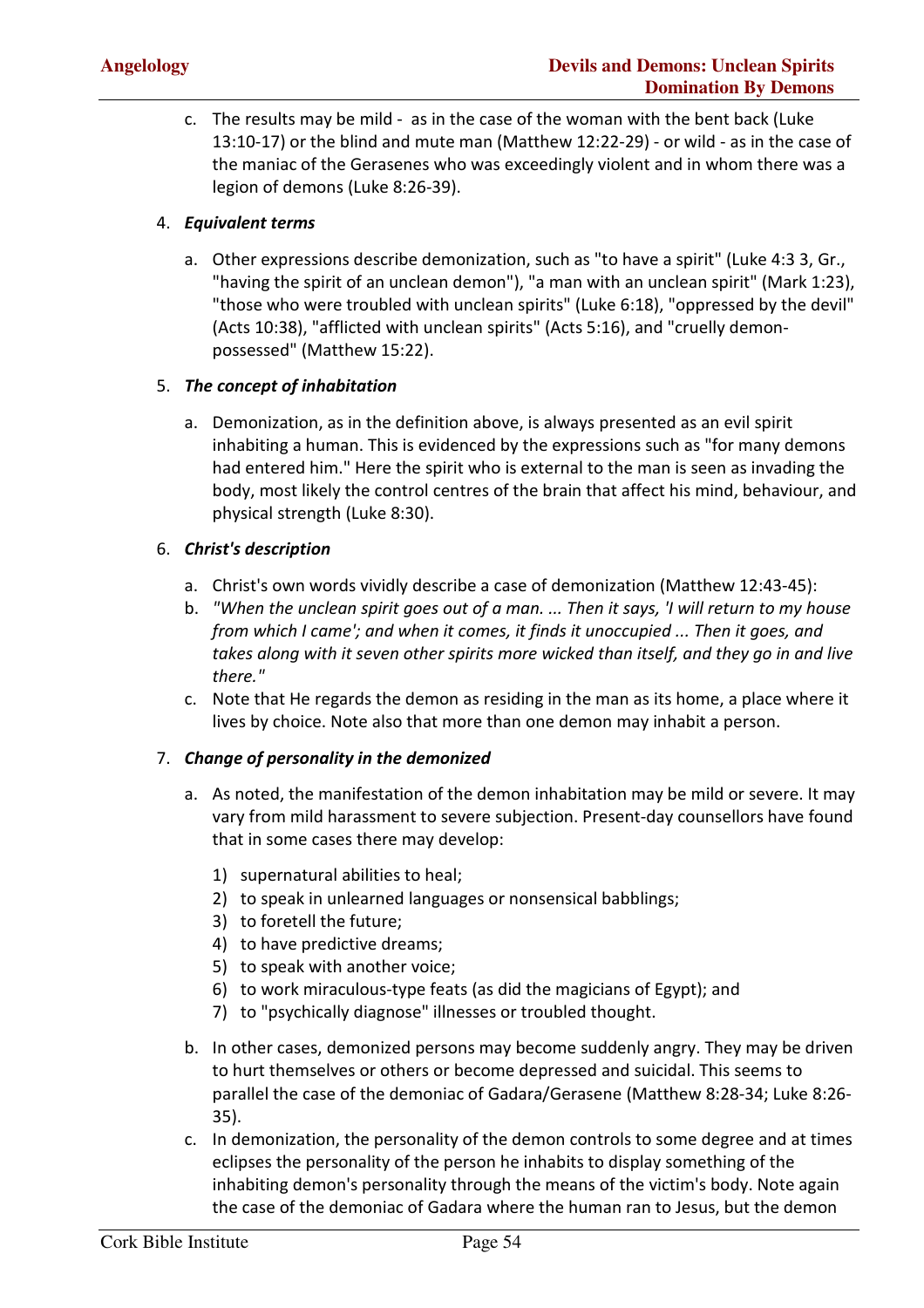wanted to retreat. There also the voice of a demon spoke not for the man but for the legion of demons inside the man. They asked to be sent into the swine. When Jesus allowed their exit, the man was left in his right mind and with changed behaviour (Luke 8:35).

#### 8. *Cause for possession*

- a. Causes for initiating the condition vary and are often complex. Probably in the great majority of cases possession is doubtless to be traced to yielding voluntarily to temptation and to sin, initially weakening the human will, so that it is rendered susceptible to complete or partial eclipse and subjugation by the possessing spirit.
- b. In other cases, moral responsibility may be less, as in the case of the boy who suffered possession from childhood (Mark 9:21). It may be in such cases that the occult sins of the parents back to the third or fourth generation preceding have rendered children susceptible. The second commandment, forbidding idolatry, warns that God will recompense this iniquity of the fathers on the third and fourth generations of those who hate Him (Exodus 20:4-5). Demons are the dynamic behind idolatry, and they may be allowed to lay claim to their devotees.

#### 9. *Continuation of possession*

a. Moral responsibility for continuing in the state of possession and for acts committed while in that state are a clouded issue. When the demons control the victim, the possessed person is not capable of controlling his mental and moral actions. At that time, the victim is not responsible. When the demons are not actually controlling and the person has charge of his faculties, he may be responsible for seeking help. However, in some cases, blackouts of consciousness during attacks may prevent the person from realizing his plight and seeking help. It is difficult to determine whether thoughts or actions are due to the victim or the demon. In any case, an analyst should not lay unnecessary guilt upon the sufferer.

#### F. **Symptoms of Demonization**

1. What are the marks of demonization? The chief characteristic of demon possession is the automatic projection of a new personality in the victim. This we treated above. In addition, certain marks give substantial evidence.

#### 2. *Marks suggested by Scripture*

- a. *Koch* analyses the story of the Gadarene (Gerasene) demoniac in Mark 5. He suggests eight distinct symptoms of possession:
	- 1) Indwelling of an unclean spirit (v. 2). This is the cause of the symptoms. It means he was possessed.
	- 2) Unusual physical strength (v. 3).
	- 3) Paroxysms or fits of rage (v. 4). He broke chains and fetters.
	- 4) Disintegration or splitting of the personality (vv. 6-7). The demoniac ran to Jesus for help, yet cried out in fear.
	- 5) Resistance to spiritual things (v. 7). He asked Jesus to leave him alone.
	- 6) Hyperaesthesia or excessive sensibility (v. 7). He knew immediately, without former contact, the true identity of Jesus.
	- 7) Alteration of voice (v. 9). A legion of demons spoke through his vocal facilities.
	- 8) Occult transference (v. 13). The demons left the man and entered into the swine.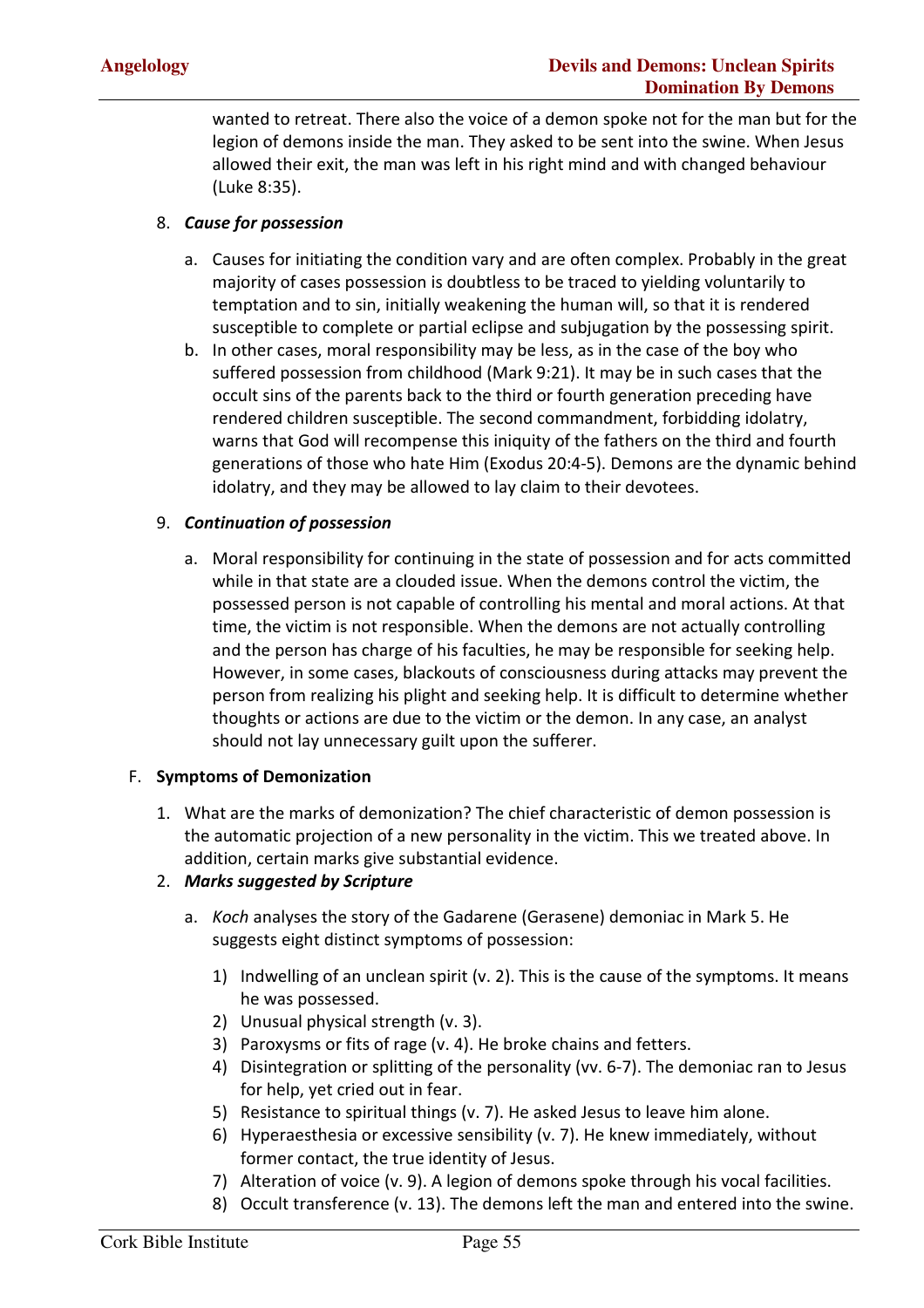- b. The last four characteristics fail as psychiatric illnesses. For example clairvoyance itself is never a sign of mental illness, and a mental patient will never be able to speak in a voice or language he has previously not learned. Yet this is exactly what has happened and still does happen in some cases of possession.
- c. Strictly speaking, transference cannot be classified as a characteristic of the possessed. It is a result of the casting out of demons. At that time they may turn their attention to other objects.
- d. There are cases where demonization is not as clearly evidenced. Consider the woman with the horribly bent back (Luke 13:10-13); the blind and mute man (Matthew 12:22-29); the boy with seizures, incorrectly identified as epilepsy (Mark 9:17-22); magical powers found in the magicians of Pharaoh (Exodus 7:11; 8:7) and in the Samaritan magician Simon (Acts 8:9-10); and the predictive abilities of a slave girl (16:16-18).

#### 3. *Marks suggested by counsellors*

- a. Counsellors of the possessed note several symptoms not unlike the list above. The agreement of many counsellors stands as significant.
- b. *Unger* lists several:
	- 1) Projection of a new personality;
	- 2) Supernatural knowledge (including the ability to speak in unlearned languages);
	- 3) Supernatural physical strength;
	- 4) Moral depravity;
	- 5) Deep melancholy or seeming idiocy, ecstatic or extremely malevolent or ferocious behaviour;
	- 6) Spells of unconsciousness; and
	- 7) Foaming at the mouth.
	- 8) (Note some of these in Luke 9:39, 42.)
- c. From his counselling, *Koch* lists these:
	- 1) Resistance to prayer or Bible reading;
	- 2) Falling into a trance during prayer;
	- 3) Reaction to the name of Jesus;
	- 4) Exhibition of clairvoyant abilities; and
	- 5) Speaking in unlearned languages. He warns those who put so much stress on speaking in tongues that Satan has his counterfeits.
- d. *Lechler* lists the following:
	- 1) Passion for lying and impure thoughts;
	- 2) Restlessness and depression and fear;
	- 3) Compulsion to rebel against God or blaspheme;
	- 4) Violence and cursing;
	- 5) Excessive sexual or sensual cravings;
	- 6) Resistance and hatred of spiritual things;
	- 7) Inability to pronounce or write the name of Jesus;
	- 8) Appearance of mediumistic or clairvoyant abilities;
	- 9) Inability to act on Christian counsel;
	- 10) Resistance to a Christian counselor;
	- 11) Inability to renounce the works of the devil;